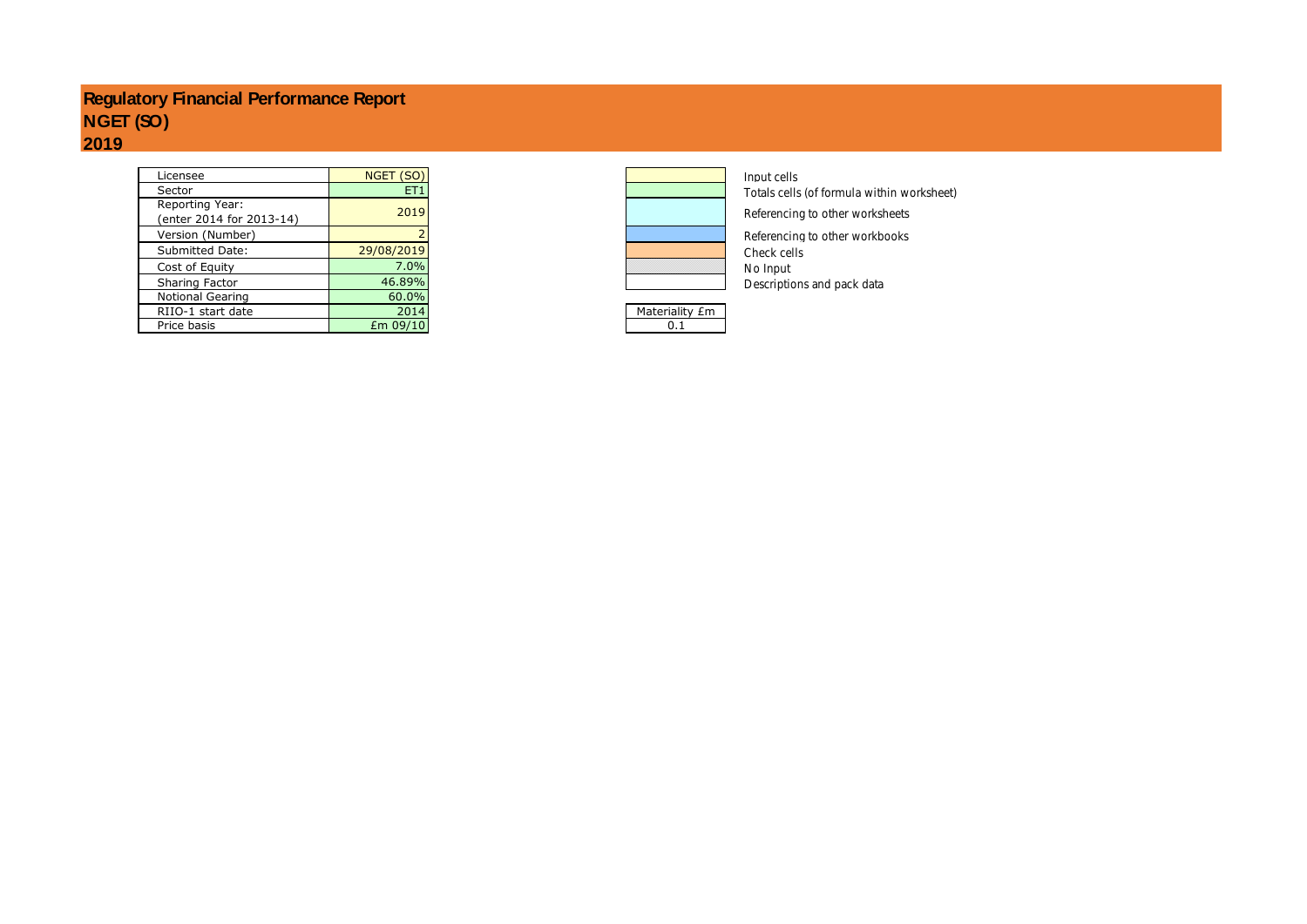| 2018 | 2017-18 |
|------|---------|
| 2019 | 2018-19 |
| 2020 | 2019-20 |
| 2021 | 2020-21 |
| 2022 | 2021-22 |
| 2023 | 2022-23 |

| <b>RPI Index</b> | Reporting<br>year | Actual /<br>Forecast<br>index | Financial<br>Year<br>Average<br><b>RPI</b><br>(RPIt) | Year end<br><b>RPI</b> | Corp. Tax |
|------------------|-------------------|-------------------------------|------------------------------------------------------|------------------------|-----------|
| 2009-10          | 2010              | Actual                        | 215.8                                                | 221.8                  | 28%       |
| 2010-11          | 2011              | Actual                        | 226.5                                                | 233.5                  | 28%       |
| 2011-12          | 2012              | Actual                        | 237.3                                                | 241.7                  | 26%       |
| 2012-13          | 2013              | Actual                        | 244.7                                                | 249.1                  | 24%       |
| 2013-14          | 2014              | Actual                        | 251.7                                                | 255.3                  | 23%       |
| 2014-15          | 2015              | Actual                        | 256.7                                                | 257.6                  | 21%       |
| 2015-16          | 2016              | Actual                        | 259.4                                                | 261.3                  | 20%       |
| 2016-17          | 2017              | Actual                        | 265.0                                                | 270.0                  | 20%       |
| 2017-18          | 2018              | Actual                        | 274.9                                                | 279.0                  | 19%       |
| 2018-19          | 2019              | Actual                        | 283.3                                                | 286.7                  | 19%       |
| 2019-20          | 2020              | Forecast                      | 290.7                                                | 294.2                  | 19%       |
| 2020-21          | 2021              | Forecast                      | 298.8                                                | 302.3                  | 17%       |
| 2021-22          | 2022              | <b>Forecast</b>               | 307.9                                                | 311.5                  | 17%       |
| 2022-23          | 2023              | Forecast                      | 317.3                                                | 321.1                  | 17%       |
| 2023-24          | 2024              | Forecast                      |                                                      |                        | 17%       |
| 2024-25          | 2025              | <b>Forecast</b>               |                                                      |                        | 17%       |
| 2025-26          | 2026              | Forecast                      |                                                      |                        | 17%       |

|                                   | Actuals | Actuals | Actuals | Actuals | Actuals | Actuals | Forecast | Forecast |
|-----------------------------------|---------|---------|---------|---------|---------|---------|----------|----------|
|                                   | 2014    | 2015    | 2016    | 2017    | 2018    | 2019    | 2020     | 2021     |
| Financial Year Average RPI (RPIt) | 1.167   | 190     | .202    | 1.228   | 1.274   | 1.313   | 1.347    | . . 385  |
| Year end RPI                      | .183    | . . 194 | 211     | L.251   | 1.293   | 1.329   | 1.363    | 1.401    |
| 1 year change in Fin Year Aye RPI | 1.029   | 1.020   | 1.011   | 1.021   | 1.037   | 1.031   | 1.026    | 028      |

### **HMT Forecasts for UK Economy - M3 New Forecasts RPI**

|                      | Calendar Year | 2017 | 2018 | 2019     | 2020 | 2021  | 2022  | 2023     | Source |  |  |  |
|----------------------|---------------|------|------|----------|------|-------|-------|----------|--------|--|--|--|
| M3 New Forecasts RPI |               |      |      | $2.60\%$ | 70%  | 3.00% | 3.10% | $3.00\%$ |        |  |  |  |

**Forecast growth rate**

|                             | Reporting Year | 2017 | 2018 | 2019 | 2020   | 2021   | 2022   | 2023   |
|-----------------------------|----------------|------|------|------|--------|--------|--------|--------|
| Future inflation assumption |                |      |      |      | 2.625% | 2.775% | 3.025% | 3.075% |

| Selected Capitalisation rates for NGET (SO) |        |          |          |          |          |       |       |          |
|---------------------------------------------|--------|----------|----------|----------|----------|-------|-------|----------|
|                                             | RIIO1  |          |          |          |          |       |       |          |
| Totex                                       | 27.90% |          |          |          |          |       |       |          |
|                                             |        |          |          |          |          |       |       |          |
|                                             | 2014   | 2015     | 2016     | 2017     | 2018     | 2019  | 2020  | 2021     |
| n/a                                         | 0.00%  | $0.00\%$ | $0.00\%$ | $0.00\%$ | $0.00\%$ | 0.00% | 0.00% | $0.00\%$ |
|                                             |        |          |          |          |          |       |       |          |

| F <sub>D</sub> | $Em 12/13$ Totex |                                         | n/a              |
|----------------|------------------|-----------------------------------------|------------------|
| <b>FT</b>      | $Em 09/10$ Totex |                                         | n/a              |
| GD             |                  | Em 09/10 Totex excluding repex          | Repex            |
| <b>GT</b>      |                  | £m 09/10 Totex (non-'uncertainty rate') | Uncertainty rate |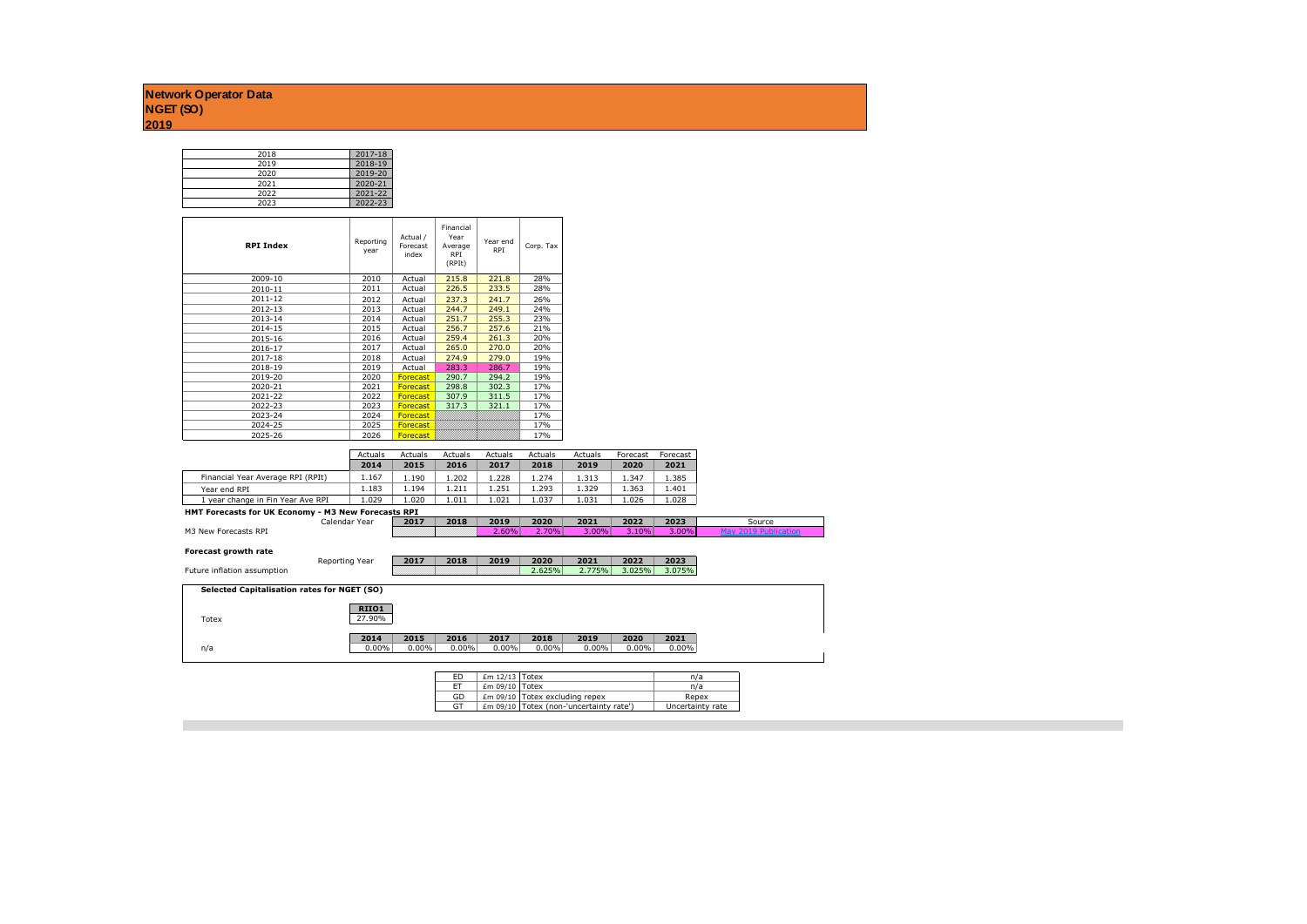**Allowed cost of debt %**

|                     | 2014  | 2015  | 2016  | 2017  | 2018  | 2019  | 2020  | 2021  | 2022  | 2023  |
|---------------------|-------|-------|-------|-------|-------|-------|-------|-------|-------|-------|
| <b>WPD</b>          |       |       | 2.55% | 2.38% | 2.22% | 1.91% | 1.58% | 1.14% | 0.92% | 0.72% |
| ED - excluding WPD  |       |       | 2.55% | 2.42% | 2.29% | 2.09% | 1.94% | 1.82% | 1.72% | 1.63% |
| SHET                | 2.92% | 2.50% | 2.15% | 1.79% | 1.51% | 1.16% | 1.02% | 0.86% |       |       |
| ET - excluding SHET | 2.92% | 2.72% | 2.55% | 2.38% | 2.22% | 1.91% | 1.58% | 1.14% |       |       |
| GD                  | 2.92% | 2.72% | 2.55% | 2.38% | 2.22% | 1.91% | 1.58% | 1.14% |       |       |
| GT                  | 2.92% | 2.72% | 2.55% | 2.38% | 2.22% | 1.91% | 1.58% | 1.14% |       |       |

|           |                   | Allowed<br>Cost of<br>Eauity | TIM<br>Incentive<br>Strenath | Gearing | Main Cap.<br>Rate | RIIO1<br>start date | Price Basis | Fast<br>Tracked | IQI pre or<br>post tax |       |       |       |       |       | Allowed cost of debt |       |       |       |       |
|-----------|-------------------|------------------------------|------------------------------|---------|-------------------|---------------------|-------------|-----------------|------------------------|-------|-------|-------|-------|-------|----------------------|-------|-------|-------|-------|
| Sector    | Default           |                              |                              |         |                   |                     |             |                 |                        | 2014  | 2015  | 2016  | 2017  | 2018  | 2019                 | 2020  | 2021  | 2022  | 2023  |
| ED        | <b>FNWI</b>       | 6.0%                         | 58.11%                       | 65.0%   | 68.0%             | 2016                | £m 12/13    | No.             | Post                   |       |       | 2.55% | 2.42% | 2.29% | 2.09%                | 1.94% | 1.82% | 1.72% | 1.63% |
| <b>ED</b> | <b>NPaN</b>       | 6.0%                         | 55.84%                       | 65.0%   | 70.0%             | 2016                | £m 12/13    | No.             | Post                   |       |       | 2.55% | 2.42% | 2.29% | 2.09%                | 1.94% | 1.82% | 1.72% | 1.63% |
| ED        | NPaY              | 6.0%                         | 55.84%                       | 65.0%   | 72.0%             | 2016                | £m 12/13    | No              | Post                   |       |       | 2.55% | 2.42% | 2.29% | 2.09%                | 1.94% | 1.82% | 1.72% | 1.63% |
| ED        | UKPN-EPN          | 6.0%                         | 53.28%                       | 65.0%   | 68.0%             | 2016                | £m 12/13    | No              | Post                   |       |       | 2.55% | 2.42% | 2.29% | 2.09%                | 1.94% | 1.82% | 1.72% | 1.63% |
| ED        | UKPN-LPN          | 6.0%                         | 53.28%                       | 65.0%   | 68.0%             | 2016                | £m 12/13    | No              | Post                   |       |       | 2.55% | 2.42% | 2.29% | 2.09%                | 1.94% | 1.82% | 1.72% | 1.63% |
| ED        | <b>UKPN-SPN</b>   | 6.0%                         | 53.28%                       | 65.0%   | 68.0%             | 2016                | £m 12/13    | No              | Post                   |       |       | 2.55% | 2.42% | 2.29% | 2.09%                | 1.94% | 1.82% | 1.72% | 1.63% |
| ED        | SPD               | 6.0%                         | 53.50%                       | 65.0%   | 80.0%             | 2016                | £m 12/13    | No              | Post                   |       |       | 2.55% | 2.42% | 2.29% | 2.09%                | 1.94% | 1.82% | 1.72% | 1.63% |
| <b>ED</b> | SPMW              | 6.0%                         | 53.50%                       | 65.0%   | 80.0%             | 2016                | £m 12/13    | No.             | Post                   |       |       | 2.55% | 2.42% | 2.29% | 2.09%                | 1.94% | 1.82% | 1.72% | 1.63% |
| ED        | <b>SSEH</b>       | 6.0%                         | 56.47%                       | 65.0%   | 62.0%             | 2016                | £m 12/13    | No              | Post                   |       |       | 2.55% | 2.42% | 2.29% | 2.09%                | 1.94% | 1.82% | 1.72% | 1.63% |
| ED        | <b>SSES</b>       | 6.0%                         | 56.47%                       | 65.0%   | 70.0%             | 2016                | £m 12/13    | No              | Post                   |       |       | 2.55% | 2.42% | 2.29% | 2.09%                | 1.94% | 1.82% | 1.72% | 1.63% |
| ED        | WPD-FMID          | 6.4%                         | 70.00%                       | 65.0%   | 80.0%             | 2016                | £m 12/13    | Yes             | Pre                    |       |       | 2.55% | 2.38% | 2.22% | 1.91%                | 1.58% | 1.14% | 0.92% | 0.72% |
| ED        | WPD-WMID          | 6.4%                         | 70.00%                       | 65.0%   | 80.0%             | 2016                | £m 12/13    | Yes             | Pre                    |       |       | 2.55% | 2.38% | 2.22% | 1.91%                | 1.58% | 1.14% | 0.92% | 0.72% |
| ЕD        | <b>WPD-SWALES</b> | 6.4%                         | 70.00%                       | 65.0%   | 80.0%             | 2016                | £m 12/13    | Yes             | Pre                    |       |       | 2.55% | 2.38% | 2.22% | 1.91%                | 1.58% | 1.14% | 0.92% | 0.72% |
| ED        | WPD-SWEST         | 6.4%                         | 70.00%                       | 65.0%   | 80.0%             | 2016                | £m 12/13    | Yes             | Pre                    |       |       | 2.55% | 2.38% | 2.22% | 1.91%                | 1.58% | 1.14% | 0.92% | 0.72% |
| GD        | Cadent-EOE        | 6.7%                         | 63.04%                       | 65.0%   | 26.6%             | 2014                | £m 09/10    | No.             | Pre                    | 2.92% | 2.72% | 2.55% | 2.38% | 2.22% | 1.91%                | 1.58% | 1.14% |       |       |
| GD        | Cadent-London     | 6.7%                         | 63.04%                       | 65.0%   | 23.5%             | 2014                | £m 09/10    | No              | Pre                    | 2.92% | 2.72% | 2.55% | 2.38% | 2.22% | 1.91%                | 1.58% | 1.14% |       |       |
| GD        | Cadent-WM         | 6.7%                         | 63.04%                       | 65.0%   | 24.9%             | 2014                | £m 09/10    | No              | Pre                    | 2.92% | 2.72% | 2.55% | 2.38% | 2.22% | 1.91%                | 1.58% | 1.14% |       |       |
| GD        | Cadent-NW         | 6.7%                         | 63.04%                       | 65.0%   | 26.1%             | 2014                | £m 09/10    | No              | Pre                    | 2.92% | 2.72% | 2.55% | 2.38% | 2.22% | 1.91%                | 1.58% | 1.14% |       |       |
| GD        | <b>NGN</b>        | 6.7%                         | 63.98%                       | 65.0%   | 35.0%             | 2014                | £m 09/10    | No              | Pre                    | 2.92% | 2.72% | 2.55% | 2.38% | 2.22% | 1.91%                | 1.58% | 1.14% |       |       |
| GD        | SGN - Scotland    | 6.7%                         | 63.73%                       | 65.0%   | 35.1%             | 2014                | £m 09/10    | No.             | Pre                    | 2.92% | 2.72% | 2.55% | 2.38% | 2.22% | 1.91%                | 1.58% | 1.14% |       |       |
| GD        | SGN - Southern    | 6.7%                         | 63.73%                       | 65.0%   | 32.2%             | 2014                | £m 09/10    | No              | Pre                    | 2.92% | 2.72% | 2.55% | 2.38% | 2.22% | 1.91%                | 1.58% | 1.14% |       |       |
| GD        | WWU               | 6.7%                         | 63.17%                       | 65.0%   | 35.8%             | 2014                | £m 09/10    | No              | Pre                    | 2.92% | 2.72% | 2.55% | 2.38% | 2.22% | 1.91%                | 1.58% | 1.14% |       |       |
| GT        | NGGT (TO)         | 6.8%                         | 44.36%                       | 62.5%   | 64.4%             | 2014                | £m 09/10    | No              | Pre                    | 2.92% | 2.72% | 2.55% | 2.38% | 2.22% | 1.91%                | 1.58% | 1.14% |       |       |
| GT        | NGGT (SO)         | 6.8%                         | 44.36%                       | 62.5%   | 37.4%             | 2014                | £m 09/10    | No.             | Pre                    | 2.92% | 2.72% | 2.55% | 2.38% | 2.22% | 1.91%                | 1.58% | 1.14% |       |       |
| EΤ        | NGET (TO)         | 7.0%                         | 46.89%                       | 60.0%   | 85.0%             | 2014                | £m 09/10    | No              | Pre                    | 2.92% | 2.72% | 2.55% | 2.38% | 2.22% | 1.91%                | 1.58% | 1.14% |       |       |
| EΤ        | NGET (SO)         | 7.0%                         | 46.89%                       | 60.0%   | 27.9%             | 2014                | £m 09/10    | No.             | Pre                    | 2.92% | 2.72% | 2.55% | 2.38% | 2.22% | 1.91%                | 1.58% | 1.14% |       |       |
| ET        | <b>SPT</b>        | 7.0%                         | 50.00%                       | 55.0%   | 90.0%             | 2014                | £m 09/10    | Yes             | Pre                    | 2.92% | 2.72% | 2.55% | 2.38% | 2.22% | 1.91%                | 1.58% | 1.14% |       |       |
| <b>FT</b> | SHET              | 7.0%                         | 50.00%                       | 55.0%   | 90.0%             | 2014                | £m 09/10    | Yes             | Pre                    | 2.92% | 2.50% | 2.15% | 1.79% | 1.51% | 1.16%                | 1.02% | 0.86% |       |       |

| <b>IOI Additional Income</b> | 2014   | 2015   | 2016   | 2017   | 2018   | 2019   | 2020   | 2021   | 2022   | 2023   |
|------------------------------|--------|--------|--------|--------|--------|--------|--------|--------|--------|--------|
| ENWL                         |        |        | 1.6    | 1.5    | 1.5    | 1.5    | 1.5    | 1.4    | 1.5    | 1.4    |
| NPaN                         |        |        | $-0.7$ | $-0.6$ | $-0.6$ | $-0.6$ | $-0.6$ | $-0.5$ | $-0.5$ | $-0.5$ |
| NPqY                         |        |        | $-0.9$ | $-0.8$ | $-0.8$ | $-0.8$ | $-0.7$ | $-0.7$ | $-0.7$ | $-0.7$ |
| UKPN-EPN                     |        |        | $-3.3$ | $-3.3$ | $-3.2$ | $-3.1$ | $-3.1$ | $-2.9$ | $-2.9$ | $-2.7$ |
| UKPN-LPN                     |        |        | $-2.4$ | $-2.4$ | $-2.2$ | $-2.1$ | $-2.2$ | $-2.1$ | $-1.9$ | $-1.8$ |
| <b>UKPN-SPN</b>              |        |        | $-2.2$ | $-2.4$ | $-2.2$ | $-2.1$ | $-2.0$ | $-1.9$ | $-1.9$ | $-1.8$ |
| <b>SPD</b>                   |        |        | $-1.9$ | $-1.8$ | $-1.8$ | $-1.7$ | $-1.7$ | $-1.6$ | $-1.5$ | $-1.4$ |
| <b>SPMW</b>                  |        |        | $-2.1$ | $-2.2$ | $-2.0$ | $-1.8$ | $-1.8$ | $-1.8$ | $-1.6$ | $-1.5$ |
| <b>SSEH</b>                  |        |        | 0.2    | 0.2    | 0.2    | 0.2    | 0.2    | 0.2    | 0.2    | 0.2    |
| <b>SSES</b>                  |        |        | 0.4    | 0.4    | 0.4    | 0.4    | 0.3    | 0.3    | 0.3    | 0.3    |
| WPD-FMID                     |        |        | 7.1    | 7.0    | 6.2    | 6.3    | 6.2    | 6.5    | 6.8    | 6.6    |
| WPD-WMID                     |        |        | 6.5    | 6.5    | 6.3    | 6.4    | 6.6    | 6.8    | 6.7    | 6.8    |
| <b>WPD-SWALES</b>            |        |        | 3.7    | 3.7    | 3.5    | 3.7    | 3.4    | 3.4    | 3.3    | 3.4    |
| WPD-SWEST                    |        |        | 5.4    | 5.4    | 5.3    | 5.4    | 5.3    | 5.3    | 5.3    | 5.6    |
| Cadent-EOE                   | 1.4    | 1.4    | 1.4    | 1.4    | 1.4    | 1.4    | 1.3    | 1.3    |        |        |
| Cadent-London                | 1.2    | 1.2    | 1.3    | 1.3    | 1.3    | 1.3    | 1.3    | 1.3    |        |        |
| Cadent-WM                    | 0.8    | 0.8    | 0.8    | 0.8    | 0.8    | 0.8    | 0.8    | 0.8    |        |        |
| Cadent-NW                    | 1.1    | 1.0    | 1.0    | 1.0    | 1.0    | 1.0    | 1.0    | 1.0    |        |        |
| <b>NGN</b>                   | 3.1    | 3.2    | 3.2    | 3.2    | 3.0    | 3.0    | 3.0    | 3.0    |        |        |
| SGN - Scotland               | 2.1    | 2.0    | 2.0    | 2.1    | 2.1    | 2.1    | 2.0    | 2.0    |        |        |
| SGN - Southern               | 4.4    | 4.1    | 4.1    | 4.2    | 4.2    | 4.2    | 4.1    | 4.1    |        |        |
| WWU                          | 1.4    | 1.4    | 1.4    | 1.3    | 1.3    | 1.3    | 1.4    | 1.4    |        |        |
| NGGT (TO)                    | $-1.1$ | $-1.1$ | $-1.2$ | $-1.6$ | $-1.9$ | $-1.3$ | $-1.1$ | $-1.0$ |        |        |
| NGGT (SO)                    | $-0.4$ | $-0.4$ | $-0.3$ | $-0.3$ | $-0.3$ | $-0.3$ | $-0.3$ | $-0.3$ |        |        |
| NGET (TO)                    | 15.2   | 16.3   | 15.6   | 14.9   | 13.0   | 12.6   | 11.3   | 9.8    |        |        |
| NGET (SO)                    | 0.9    | 0.9    | 0.9    | 0.9    | 0.9    | 0.8    | 0.9    | 0.9    |        |        |
| <b>SPT</b>                   | 11.0   | 1.3    | 22.2   | 7.0    | 6.9    | 6.9    | 7.1    | 5.3    |        |        |
| <b>SHET</b>                  | 4.8    | 5.0    | 5.7    | 3.8    | 2.9    | 2.9    | 2.9    | 2.8    |        |        |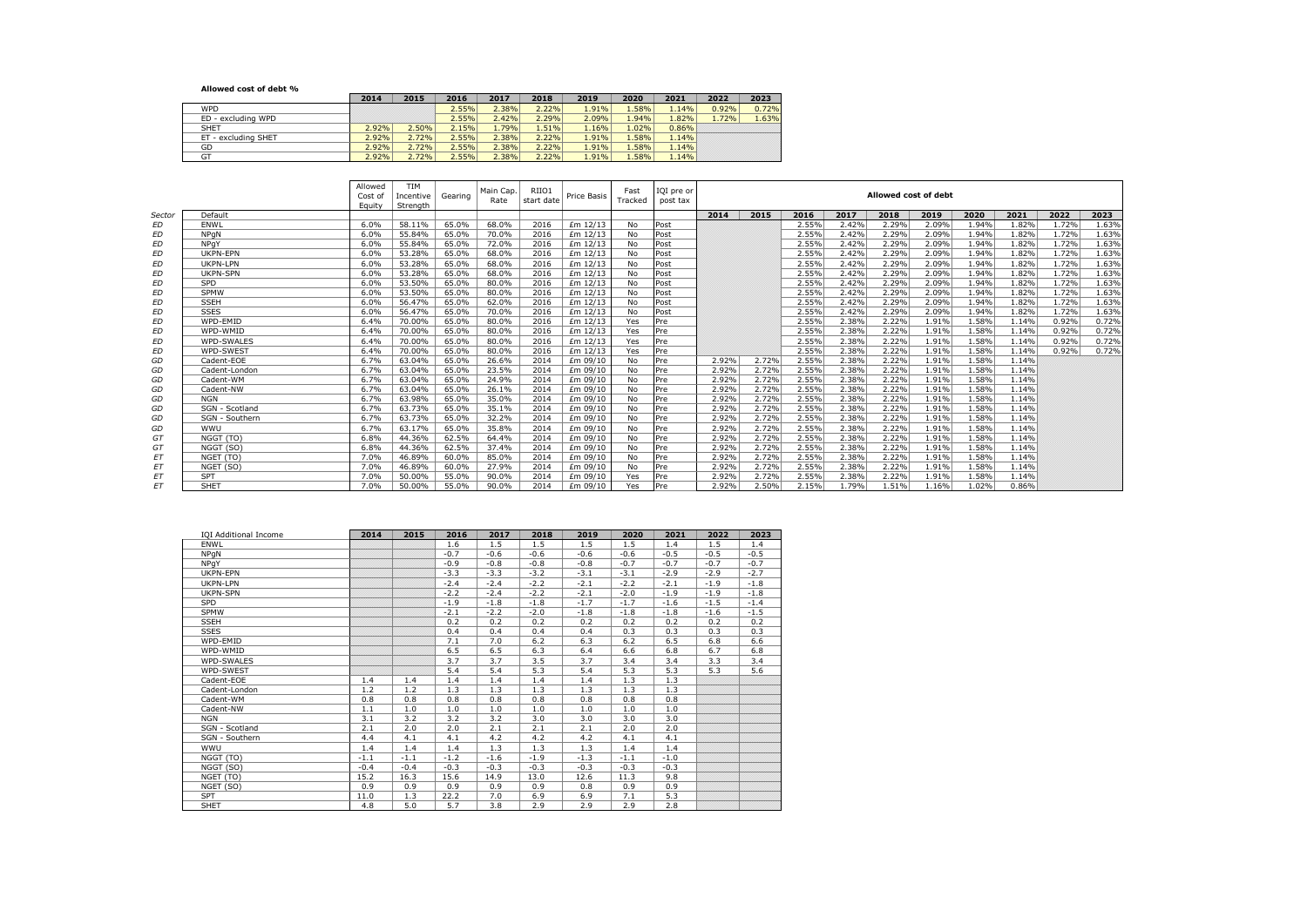# **Version:**

| <b>Submission</b> | <b>Date submitted</b> | <b>Changes</b>                                                                                                                                                                                                                                                                                                                                                                                                                                                                                                                                                                                                                                                                                                                                                    |
|-------------------|-----------------------|-------------------------------------------------------------------------------------------------------------------------------------------------------------------------------------------------------------------------------------------------------------------------------------------------------------------------------------------------------------------------------------------------------------------------------------------------------------------------------------------------------------------------------------------------------------------------------------------------------------------------------------------------------------------------------------------------------------------------------------------------------------------|
| Submission 1      | $31/07/2019 \ln/a$    |                                                                                                                                                                                                                                                                                                                                                                                                                                                                                                                                                                                                                                                                                                                                                                   |
| Submission 2      |                       | $29/08/2019$ <sup>1</sup> . R4 - amended totex allowance on row 13 to agree to<br>the November 2018 PCFM.<br>2. R4 - created an additional enduring value item in row<br>23 to reflect the assumptions/judgements made in the<br>Costs and Outputs RRP which were previously included<br>in the totex allowance line in item 1 above.<br>3. R9 - amended net additions (after disposals) on row<br>19 and <i>depreciation</i> on row 22 to agree to the<br>November 2018 PCFM.<br>4. R9 - amended net additions- enduring value<br>adjustment on row 20 and net depreciation-enduring<br>value adjustment on row 23 to include the<br>assumptions/judgements made in the Costs and<br>Outputs RRP which were previously included in the lines<br>in item 3 above. |
| Submission 3      |                       |                                                                                                                                                                                                                                                                                                                                                                                                                                                                                                                                                                                                                                                                                                                                                                   |
| Submission 4      |                       |                                                                                                                                                                                                                                                                                                                                                                                                                                                                                                                                                                                                                                                                                                                                                                   |
| Submission 5      |                       |                                                                                                                                                                                                                                                                                                                                                                                                                                                                                                                                                                                                                                                                                                                                                                   |
| Submission 6      |                       |                                                                                                                                                                                                                                                                                                                                                                                                                                                                                                                                                                                                                                                                                                                                                                   |
| Submission 7      |                       |                                                                                                                                                                                                                                                                                                                                                                                                                                                                                                                                                                                                                                                                                                                                                                   |
| Submission 8      |                       |                                                                                                                                                                                                                                                                                                                                                                                                                                                                                                                                                                                                                                                                                                                                                                   |
| Submission 9      |                       |                                                                                                                                                                                                                                                                                                                                                                                                                                                                                                                                                                                                                                                                                                                                                                   |
| Submission 10     |                       |                                                                                                                                                                                                                                                                                                                                                                                                                                                                                                                                                                                                                                                                                                                                                                   |

R2 - Revenue R<sub>3</sub> - Rec to totex R4 - Totex R5 - Output Incentives R9 - RAV R10 - Tax R12 - Pensions R13 - Other Activities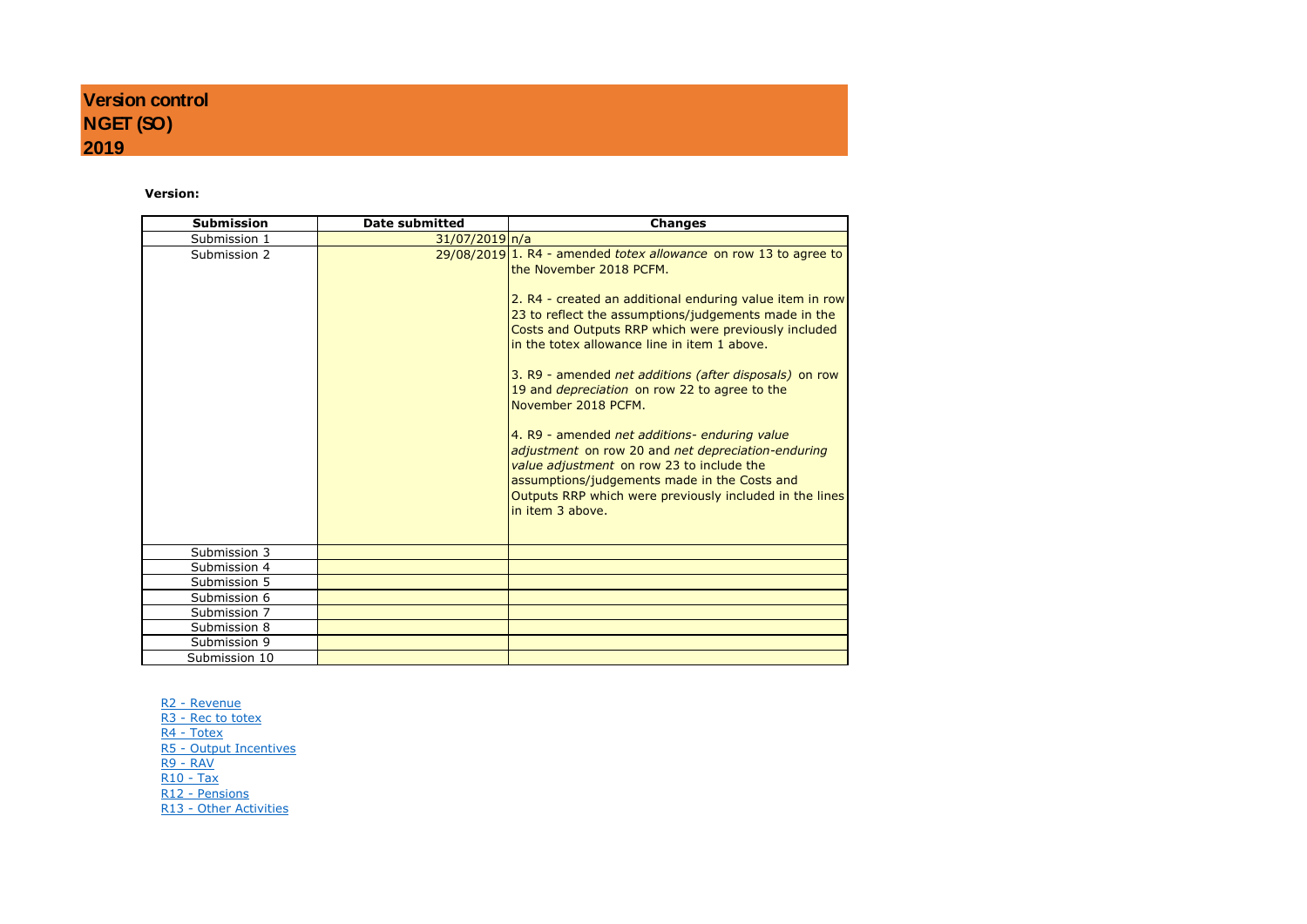| <b>Change log</b> |
|-------------------|
| <b>NGET (SO)</b>  |
| 2019              |

| Version | Table<br>Reference | Changes made to RFPR template |
|---------|--------------------|-------------------------------|
|         |                    |                               |
|         |                    |                               |
|         |                    |                               |
|         |                    |                               |
|         |                    |                               |
|         |                    |                               |
|         |                    |                               |
|         |                    |                               |
|         |                    |                               |
|         |                    |                               |
|         |                    |                               |
|         |                    |                               |
|         |                    |                               |
|         |                    |                               |
|         |                    |                               |
|         |                    |                               |
|         |                    |                               |
|         |                    |                               |
|         |                    |                               |
|         |                    |                               |
|         |                    |                               |
|         |                    |                               |
|         |                    |                               |
|         |                    |                               |
|         |                    |                               |
|         |                    |                               |
|         |                    |                               |
|         |                    |                               |
|         |                    |                               |
|         |                    |                               |
|         |                    |                               |
|         |                    |                               |
|         |                    |                               |
|         |                    |                               |
|         |                    |                               |
|         |                    |                               |
|         |                    |                               |
|         |                    |                               |
|         |                    |                               |
|         |                    |                               |
|         |                    |                               |
|         |                    |                               |
|         |                    |                               |
|         |                    |                               |
|         |                    |                               |
|         |                    |                               |
|         |                    |                               |
|         |                    |                               |
|         |                    |                               |
|         |                    |                               |
|         |                    |                               |
|         |                    |                               |
|         |                    |                               |
|         |                    |                               |
|         |                    |                               |
|         |                    |                               |
|         |                    |                               |
|         |                    |                               |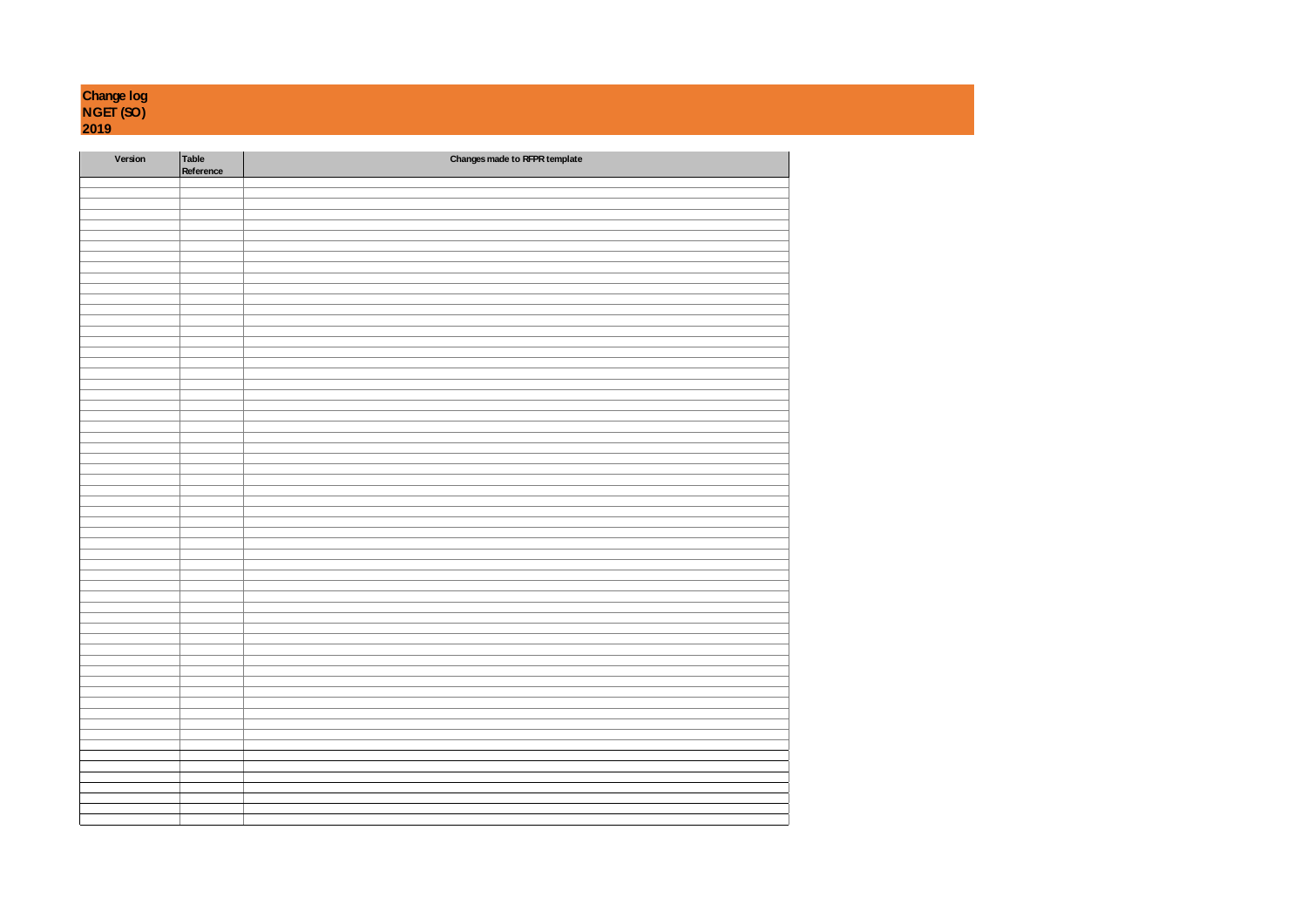# Navigate

| Actuals | Actuals     | Actuals | Actuals | Actuals | Actuals | Forecast | Forecast |
|---------|-------------|---------|---------|---------|---------|----------|----------|
| 2014    | <b>2015</b> | 2016    | 2017    | 2018    | 2019    | 2020     | 2021     |

# **Allowed Revenue** - per latest submitted Revenue Return

| Opening Base Revenue Allowance              | £m 09/10   | 114.0  | 113.5            | 114.4  | 116.7 | 122.8  | 117.5                    |      |      |
|---------------------------------------------|------------|--------|------------------|--------|-------|--------|--------------------------|------|------|
| <b>MOD</b>                                  | £m 09/10   | 0.0    | 3.7              | 6.0    | 20.9  | 9.2    | 30.1                     |      |      |
| True Up                                     | £m 09/10   | 0.0    | (0.0)            | 0.4    | (1.8) | (2.7)  | (0.6)                    |      |      |
| Retail Price Index Forecast (RPIF term)     | Index      | 1.163  | 1.205            | 1.227  | 1.233 | .271   | 1.314                    |      |      |
| Nominal Base Revenue                        | £m nominal | 132.6  | 141.2            | 148.2  | 167.4 | 164.3  | 193.2                    | n.   |      |
| Incentive revenue adjustment                | £m nominal | 22.6   | 25.7             | 29.7   | 4.3   | 9.8    | 18.3                     | 20.4 | 21.0 |
| Adjustments for Allowed Pass-Through items  | £m nominal | 0.0    | 0.0              | 0.0    | 0.0   | 0.0    | 0.0                      |      |      |
| Network Innovation Allowance                | £m nominal |        | $\sim$           | $\sim$ | ۰     | $\sim$ | $\overline{\phantom{a}}$ | n.   | w    |
| Low Carbon Networks Fund revenue adjustment | £m nominal | ۰.     | $\sim$           |        | ۰.    | $\sim$ | $\sim$                   | m    |      |
| <b>EMR</b> functions internal costs         | £m nominal | 0.0    | 17.5             | 0.0    | 0.0   | 0.0    | 0.0                      |      |      |
| EMR adjustment to allowed revenue           | £m nominal | 0.0    | 0.0              | 0.0    | (9.1) | 0.0    | 0.0                      |      |      |
| External incentive revenue                  | £m nominal | (22.6) | (25.7)           | (29.7) | (4.3) | (9.8)  | (18.3)                   |      |      |
| <b>EMR Incentive Revenue</b>                | £m nominal | 0.0    | 0.0              | 0.0    | 0.2   | 0.1    | (0.1)                    |      |      |
| [Input description]                         | £m nominal |        |                  |        |       |        |                          |      |      |
| [Input description]                         | £m nominal |        |                  |        |       |        |                          |      |      |
| Correction factor                           | £m nominal |        |                  |        |       |        |                          |      |      |
| <b>Allowed Network Revenue</b>              | £m nominal | 132.6  | 158.7            | 148.2  | 158.5 | 164.4  | 193.18                   | 20.4 | 21.0 |
|                                             |            |        |                  |        |       |        |                          |      |      |
| (Under) / Over recovery                     |            |        | 0.2 <sub>1</sub> |        | (0.0) | 0.0    | (0.0)                    | ×    |      |

# **Reconciliation: Regulated Network Revenue to Accounts**

### **Other Turnover Items**

| Network Innovation Competition (NIC) payments received from SO        | Em nominal |
|-----------------------------------------------------------------------|------------|
| Legacy Metering Equipment charges                                     | £m nominal |
| Directly Remunerated Services revenue                                 | £m nominal |
| Network Asset Secondary Deliverables incentive/penalty                | £m nominal |
| Charging outside the Distribution Services Area (Out of Area Charges) | £m nominal |
| De Minimis Business of the licensee                                   | £m nominal |
| Other consented activities                                            | £m nominal |
| Data Services revenue                                                 | £m nominal |
| [Input description, add additional rows as required]                  | £m nominal |
| <b>Total Other Turnover Items</b>                                     | £m nominal |
|                                                                       |            |

### **Other adjustments - please list**

| TO excluded, consented and de minimis services                             | £m nominal |
|----------------------------------------------------------------------------|------------|
| System Operator external income                                            | £m nominal |
| Revenue classified as totex                                                | £m nominal |
| IFRS15 - netted off in income from FY19 - Hydro-Benefit Scheme Income      | £m nominal |
| IFRS15 - netted off in income from FY19 - Post Vesting income collected on | £m nominal |
| NGET (SO) adjustments                                                      | £m nominal |
| TO collected income                                                        | £m nominal |
| <b>Excluded services reclassifications</b>                                 | £m nominal |
| IFRS15 elimination of agency income                                        | £m nominal |
| Other                                                                      | £m nominal |
| [Input description]                                                        | £m nominal |
| [Input description]                                                        | £m nominal |
| [Input description]                                                        | £m nominal |
| [Input description]                                                        | £m nominal |
| [Input description]                                                        | £m nominal |
| Roundings                                                                  | £m nominal |
| <b>Total other adjustments</b>                                             | £m nominal |
|                                                                            |            |
| <b>Reconciled total revenue</b>                                            | £m nominal |

**Collected Regulated Network Revenue** 132.6 158.9 148.2 158.5 164.4 193.2

| nominal            |  |  |  |  |
|--------------------|--|--|--|--|
| nominal            |  |  |  |  |
| nominal            |  |  |  |  |
| nominal<br>nominal |  |  |  |  |
|                    |  |  |  |  |
| nominal            |  |  |  |  |
| nominal            |  |  |  |  |
| nominal            |  |  |  |  |
| nominal            |  |  |  |  |
| nominal            |  |  |  |  |

| TO excluded, consented and de minimis services                             | £m nominal | 194.2   | 194.7   | 206.7   | 222.0   | 239.6   | 250.0     |  |
|----------------------------------------------------------------------------|------------|---------|---------|---------|---------|---------|-----------|--|
| System Operator external income                                            | £m nominal | 894.1   | 866.0   | 938.2   | 1.122.6 | 1.038.2 | 1,208.3   |  |
| Revenue classified as totex                                                | £m nominal | 2.5     | 3.3     | 4.2     | 5.1     | 6.1     | 3.2       |  |
| IFRS15 - netted off in income from FY19 - Hydro-Benefit Scheme Income      | Em nominal | 54.4    | 57.4    | 57.2    | 60.2    | 58.3    | 0.3       |  |
| IFRS15 - netted off in income from FY19 - Post Vesting income collected on | Em nominal | 26.5    | 33.1    | 35.6    | 46.0    | 43.2    | -         |  |
| NGET (SO) adjustments                                                      | £m nominal | (0.4)   | 26.1    | (2.2)   | 23.0    | (22.8)  | 1.3       |  |
| TO collected income                                                        | £m nominal | 2.089.6 | 2,376.2 | 2.592.7 | 2,800.3 | 2.627.7 | 2,749.1   |  |
| <b>Excluded services reclassifications</b>                                 | £m nominal | 0.0     | (2.4)   | (1.7)   | 0.7     | 0.1     | (1.1)     |  |
| IFRS15 elimination of agency income                                        | £m nominal | 0.0     | 0.0     | 0.0     | 0.0     | 0.0     | (1,052.2) |  |
| Other                                                                      | £m nominal | (0.4)   | (0.3)   | 0.2     | 0.6     | 3.1     | 0.6       |  |
| [Input description]                                                        | £m nominal |         |         |         |         |         |           |  |
| [Input description]                                                        | £m nominal |         |         |         |         |         |           |  |
| [Input description]                                                        | £m nominal |         |         |         |         |         |           |  |
| [Input description]                                                        | £m nominal |         |         |         |         |         |           |  |
| [Input description]                                                        | £m nominal |         |         |         |         |         |           |  |
| Roundinas                                                                  | £m nominal |         |         |         |         |         |           |  |
| Total other adiustments                                                    | £m nominal | 3,260.4 | 3.554.1 | 3,830.8 | 4,280.5 | 3,993.6 | 3,159.5   |  |

| <b>Reconciled total revenue</b>            | £m nomina | 3,393.0 | 3.713.0 | 3,979.0        | 4,439.0 | .158.0 | 22526<br>3.35Z.D       |    |    |
|--------------------------------------------|-----------|---------|---------|----------------|---------|--------|------------------------|----|----|
| Turnover as per Profit and Loss (Accounts) | nomina    | 3,393.0 | 3.713.0 | .979.0<br>J.7T | .439.0  | .158.0 | $2.252 - 1$<br>3.352.7 |    |    |
| Check                                      |           | OK      | OK.     | $\sim$<br>UN   | OK      | окі    | OK                     | OK | OK |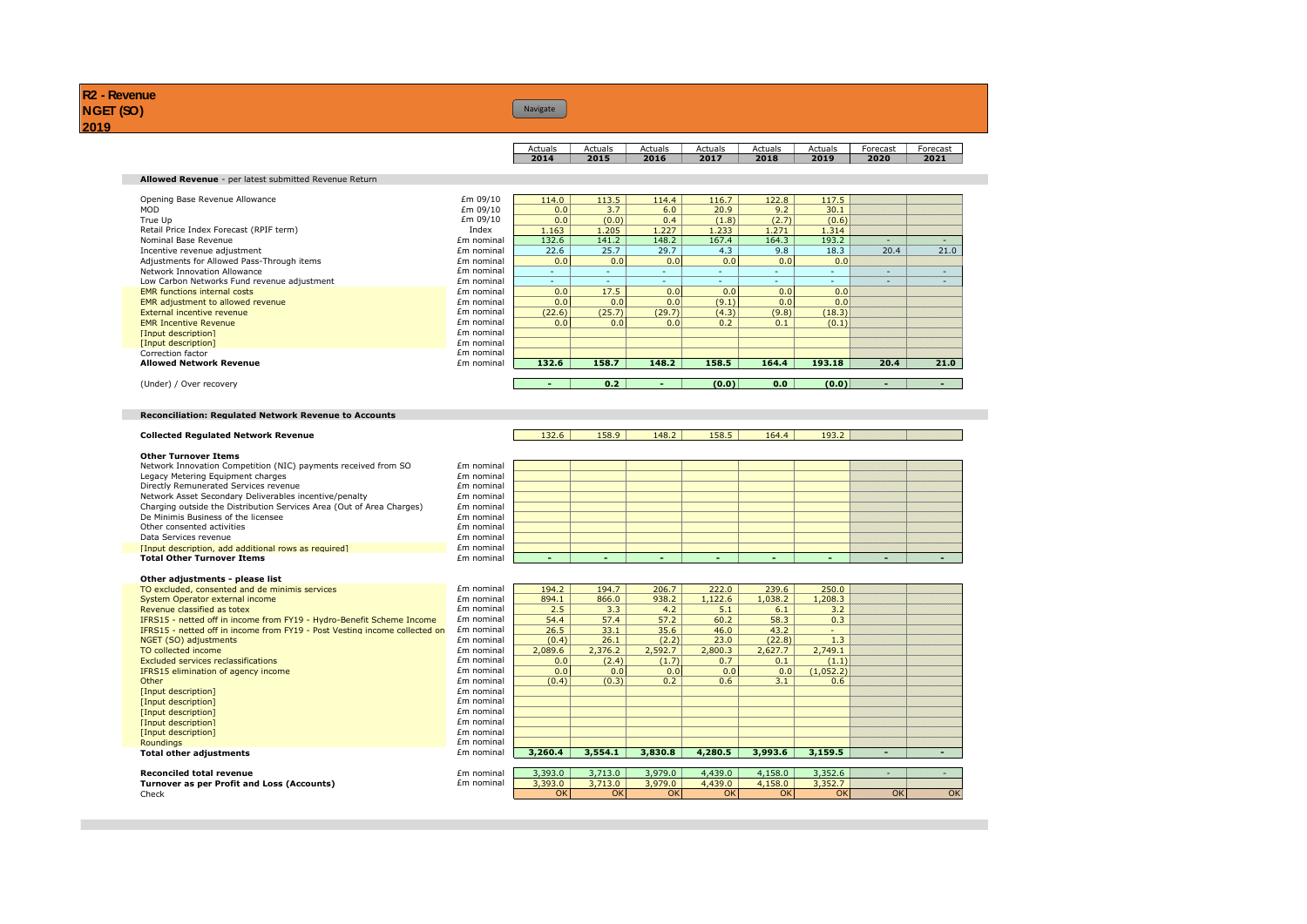# Navigate

| Actuals | Actuals | Actuals | Actuals | Actuals | Actuals | N/f  | N/f  |
|---------|---------|---------|---------|---------|---------|------|------|
| 2014    | 2015    | 2016    | 2017    | 2018    | 2019    | 2020 | 2021 |

|                | <b>Total Expenditure Per Accounts</b>                                            |            |            |           |           |            |           |                  |       |                 |
|----------------|----------------------------------------------------------------------------------|------------|------------|-----------|-----------|------------|-----------|------------------|-------|-----------------|
|                | Tangible Fixed Asset Additions                                                   | £m nominal | 1,328.0    | 1,026.0   | 1,026.0   | 932.0      | 944.0     | 853.8            |       |                 |
|                | Intangible Asset Additions (under IFRS) - IT Software                            | £m nominal | 53.0       | 46.0      | 58.0      | 96.0       | 56.0      | 71.6             |       |                 |
|                | Disposals (cash proceeds)                                                        |            | 0.0        | 0.0       | 0.0       | 0.0        | 0.0       | 0.0              |       |                 |
|                | [If Statutory Accounts treat this as an exceptional item, leave the input blank] | £m nominal |            |           |           |            |           |                  |       |                 |
|                | <b>Customer Contributions Additions</b>                                          | £m nominal | (59.1)     | (21.8)    | (49.5)    | (29.1)     | (43.5)    | (22.4)           |       |                 |
|                |                                                                                  | £m nominal |            | (94.0)    | (91.0)    |            | (90.0)    | (71.9)           |       |                 |
|                | Capitalised interest                                                             |            | (119.0)    |           |           | (84.0)     |           |                  |       |                 |
|                | Revaluation of tangible fixed assets                                             | £m nominal | 0.0        | 0.0       | 0.0       | 0.0        | 0.0       | 0.0              |       |                 |
| 1              | [Input description]                                                              | £m nominal |            |           |           |            |           |                  |       |                 |
| 2              | [Input description]                                                              | £m nominal |            |           |           |            |           |                  |       |                 |
| 3 <sup>1</sup> | [Input description]                                                              | £m nominal |            |           |           |            |           |                  |       |                 |
|                | <b>Capex Incurred</b>                                                            | £m nominal | 1,202.9    | 956.2     | 943.5     | 914.9      | 866.5     | 831.1            |       |                 |
|                | Operational Costs Incurred                                                       | £m nominal | 2,375.0    | 2,529.0   | 2,818.0   | 3,093.0    | 3,125.0   | 2,605.0          |       |                 |
| 1              | [Input description]                                                              | £m nominal |            |           |           |            |           |                  |       |                 |
| 2              | [Input description]                                                              | £m nominal |            |           |           |            |           |                  |       |                 |
| $\overline{3}$ | [Input description]                                                              | £m nominal |            |           |           |            |           |                  |       |                 |
|                | <b>Total Expenditure Incurred</b>                                                | £m nominal | 3,577.9    | 3,485.2   | 3,761.5   | 4,007.9    | 3,991.5   | 3,436.1          |       |                 |
|                |                                                                                  |            |            |           |           |            |           |                  |       |                 |
|                | Reconciling Items to Total Net costs after non-price control allocations         | £m nominal |            |           |           |            |           |                  |       |                 |
| 1              | Costs related to ET per statutory accounts                                       | £m nominal | (1,342.0)  | (1,523.0) | (1,758.0) | (1,805.0)  | (1,900.0) | (1, 159.2)       |       |                 |
| 2              | Capex related to ET per statutory accounts                                       | £m nominal | (1, 165.9) | (915.2)   | (903.0)   | (857.1)    | (802.0)   | (753.5)          |       |                 |
| $\overline{3}$ | Other non-regulated activities                                                   | £m nominal | (40.0)     | (33.0)    | (34.0)    | (43.4)     | (50.0)    | (37.5)           |       |                 |
| $\overline{4}$ | Depreciation, amortisation and capex adjustments                                 | £m nominal | (14.0)     | (20.0)    | (19.0)    | (19.7)     | (43.0)    | (40.5)           |       |                 |
| 5              | Pension adjustments                                                              | £m nominal | 9.8        | 9.1       | 7.6       | 9.8        | 10.2      | 10.7             |       |                 |
| 6              |                                                                                  |            |            | 3.0       | 0.5       | 1.7        | 1.8       |                  |       |                 |
|                | <b>Provision Movements</b>                                                       | £m nominal | (7.6)      |           |           |            |           | (18.8)           |       |                 |
| $\overline{7}$ | <b>BSIS</b> - Incentive constraint cost                                          | £m nominal | (871.8)    | (874.1)   | (906.7)   | (1, 120.5) | (1,011.3) | (1, 196.3)       |       |                 |
| 8              | Other and roundings                                                              | £m nominal | 2.1        | 0.1       | (0.4)     | 1.9        | (0.2)     | 5.5              |       |                 |
| 9              | JV costs not included in Regulatory Accounts                                     | £m nominal | 0.0        | 12.5      | 0.0       | 0.0        | 0.0       | 0.0              |       |                 |
|                | <b>Total Reconciling Items</b>                                                   | £m nominal | (3,429.4)  | (3,340.7) | (3,613.0) | (3,832.2)  | (3,794.5) | (3, 189.6)       |       | <u>M</u>        |
|                |                                                                                  |            |            |           |           |            |           |                  |       |                 |
|                | Total Net costs after non-price control allocations                              | £m nominal | 148.6      | 144.5     | 148.6     | 175.7      | 197.1     | 246.5            |       | <u>M</u> M      |
|                | Total Costs per latest RRP submission                                            | £m nominal | 149.1      | 145.1     | 148.8     | 175.8      | 197.1     | 246.4            |       |                 |
|                |                                                                                  | check      | OK         | <b>OK</b> | OK        | OK         | <b>OK</b> | OK               | N/A   | N/A             |
|                |                                                                                  |            |            |           |           |            |           |                  |       |                 |
|                | <b>Reconciling Items to Totex</b>                                                |            |            |           |           |            |           |                  |       |                 |
| 1              | Adjust ongoing pension costs for IAS 19 PV accrual                               | £m nominal | (1.0)      | (2.0)     | (3.2)     | (1.1)      | (0.8)     | (0.9)            |       |                 |
| 2              | Pension Deficit Payments relating to post cut off data service                   | £m nominal | 0.0        | 0.0       | 0.0       | 0.1        | 0.1       | 0.1              |       |                 |
| 3              | Pension Deficit Payments relating to Established Deficit                         | £m nominal | 10.2       | 10.5      | 10.8      | 10.8       | 11.0      | 11.4             |       |                 |
| $\overline{4}$ | Pension Scheme Administration & PPF Levy                                         | £m nominal | 0.6        | 0.5       | 0.5       | 0.6        | 0.7       | 0.5              |       |                 |
| 5              | <b>Bad Debts</b>                                                                 | £m nominal | 0.2        | 0.1       | 0.5       | (0.3)      | 0.1       | 6.6              |       |                 |
| 6              | <b>Network Innovation Costs</b>                                                  | £m nominal | 0.0        | 0.1       | 0.6       | 2.2        | 4.6       | 8.6              |       |                 |
| $\overline{7}$ | EMR Preparatory Costs to July 2014                                               | £m nominal | 4.9        | 0.0       | 0.0       | 0.0        | 0.0       | $\overline{0.0}$ |       |                 |
| 8              | Other/Roundings                                                                  |            | 0.4        | 0.0       | 0.2       | 0.9        | 0.7       | 0.9              |       |                 |
|                | Total reconciling items not recognised in totex                                  | £m nominal | 15.3       | 9.2       | 9.3       | 13.2       | 16.3      | 27.2             |       | <u>Mill</u>     |
|                |                                                                                  |            |            |           |           |            |           |                  |       |                 |
|                | PCFM Totex (excluding enduring value)                                            | £m nominal | 133.2      | 135.3     | 139.3     | 162.5      | 180.7     | 219.3            | VIII. | <u>Mahili I</u> |
|                | <b>RRP</b> reported totex                                                        | £m nominal | 133.2      | 135.3     | 139.3     | 162.5      | 180.7     | 219.3            | 212.4 | 179.3           |
|                |                                                                                  | check      | OK         | OK        | OK        | <b>OK</b>  | <b>OK</b> | OK               | N/A   | N/A             |
|                |                                                                                  |            |            |           |           |            |           |                  |       |                 |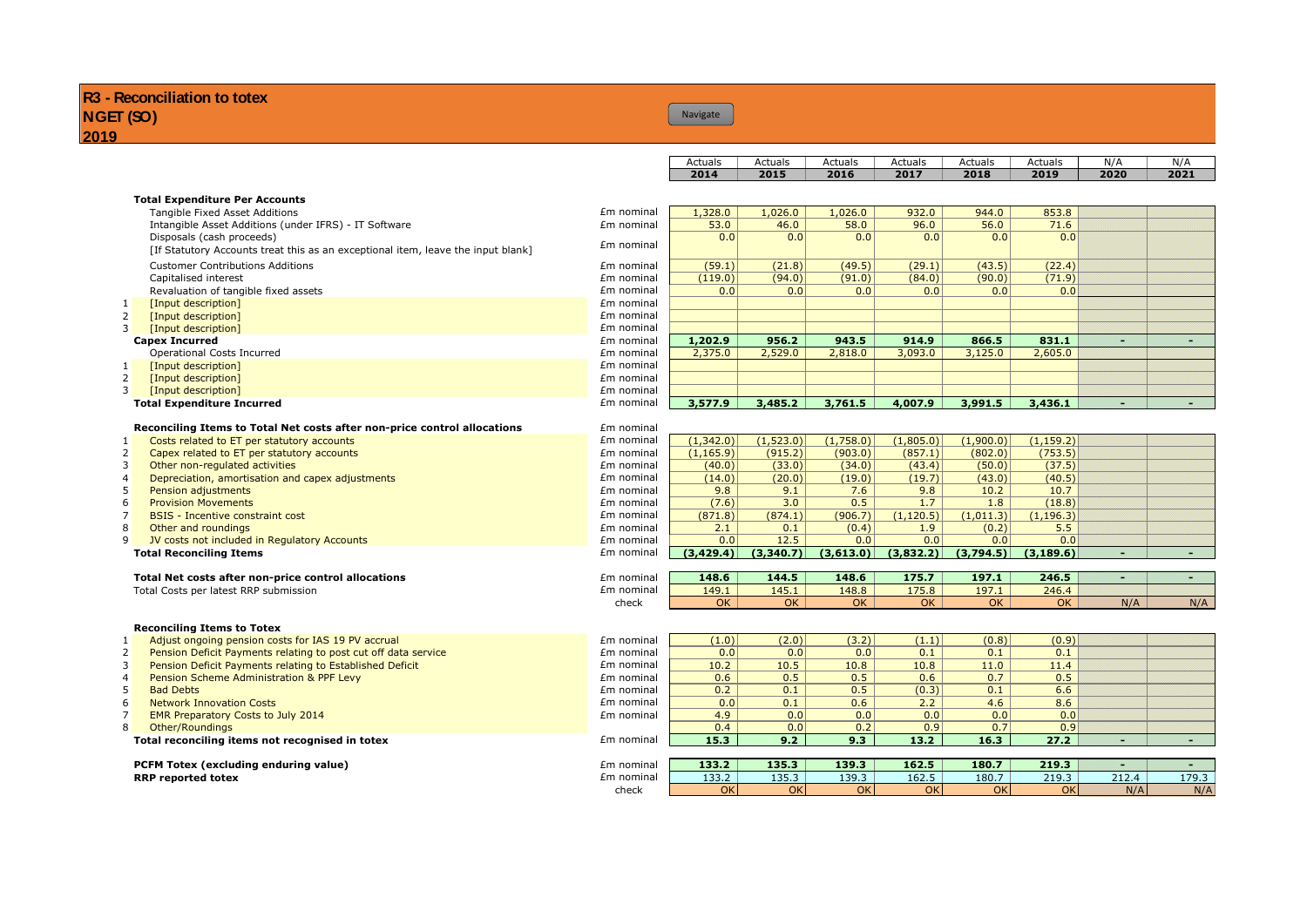**R4 - Totex NGET (SO)**

**Navigate** 

|                                                                                           |                      | Actuals<br>2014 | Actuals<br>2015 | Actuals<br>2016 | Actuals<br>2017 | Actuals<br>2018 | Actuals<br>2019 | Forecast<br>2020 | Forecast<br>2021 | Cumulative                | RIIO-1         | <b>Enduring Value Appendix in</b> |
|-------------------------------------------------------------------------------------------|----------------------|-----------------|-----------------|-----------------|-----------------|-----------------|-----------------|------------------|------------------|---------------------------|----------------|-----------------------------------|
|                                                                                           |                      |                 |                 |                 |                 |                 |                 |                  |                  | to 2019                   | period         | Commentary                        |
| <b>Totex per the latest RRP submission</b>                                                |                      |                 |                 |                 |                 |                 |                 |                  |                  |                           |                |                                   |
| <b>Totex</b>                                                                              |                      |                 |                 |                 |                 |                 |                 |                  |                  |                           |                |                                   |
| Latest Totex actuals/forecast                                                             | £m 09/10             | 114.2           | 113.7           | 115.9           | 132.3           | 141.9           | 167.0           | 157.6            | 129.4            | 784.9                     | 1,072.0        |                                   |
| Totex allowance<br>including allowed adjustments and uncertainty mechanisms               | £m 09/10             | 126.1           | 114.5           | 120.1           | 124.2           | 135.5           | 161.0           | 136.4            | 134.7            | 781.4                     | 1,052.5        |                                   |
| Totex out(under)performance                                                               | £m 09/10             | 11.9            | 0.8             | 4.2             | (8.1)           | (6.4)           | (6.0)           | (21.2)           | 5.3              | (3.5)                     | (19.5)         |                                   |
| Funding Adjustment Rate (often referred to as 'sharing factor')                           | $\%$                 | 53.11%          | 53.11%          | 53.11%          | 53.11%          | 53.11%          | 53.11%          | 53.11%           | 53.11%           |                           |                |                                   |
| Customer share of out(under) performance                                                  | £m 09/10             | 6.3             | 0.4             | 2.2             | (4.3)           | (3.4)           | (3.2)           | (11.3)           | 2.8              | (1.9)                     | (10.3)         |                                   |
| NWO share of performance                                                                  | £m 09/10             | 5.6             | 0.4             | 2.0             | (3.8)           | (3.0)           | (2.8)           | (10.0)           | 2.5              | (1.7)                     | (9.1)          |                                   |
| <b>Enduring Value adjustments to Totex performance</b>                                    |                      |                 |                 |                 |                 |                 |                 |                  |                  |                           |                |                                   |
| Rephasing allowances                                                                      | £m 09/10             | (11.3)          | (5.9)           | (4.5)           | 5.9             | 1.5             | (0.7)           | 11.1             | 3.9              | (15.0)                    | (0.0)          |                                   |
| Additional allowances included in RRP<br><b>[Enduring Value adjustment]</b>               | £m 09/10<br>£m 09/10 | $\sim$          | $\sim$          | $\sim$          | 4.3             | 2.5             | (0.1)           | 2.5              | 5.2              | 6.7<br>$\Delta \sim 10^4$ | 14.4<br>$\sim$ |                                   |
| [Enduring Value adjustment]                                                               | £m 09/10             |                 |                 |                 |                 |                 |                 |                  |                  | $\Delta \sim 10$          | $\sim$         |                                   |
| [Enduring Value adjustment]                                                               | £m 09/10             |                 |                 |                 |                 |                 |                 |                  |                  | $\sim$                    | a.             |                                   |
| <b>[Enduring Value adjustment]</b>                                                        | £m 09/10             |                 |                 |                 |                 |                 |                 |                  |                  |                           |                |                                   |
| <b>Total enduring value adjustments</b>                                                   | £m 09/10             | (11.3)          | (5.9)           | (4.5)           | 10.2            | 4.0             | (0.8)           | 13.7             | 9.0              | (8.3)                     | 14.4           |                                   |
| Enduring Value: Customer share of performance<br>Enduring Value: NWO share of performance | £m 09/10<br>£m 09/10 | (6.0)<br>(5.3)  | (3.1)<br>(2.7)  | (2.4)<br>(2.1)  | 5.4<br>4.8      | 2.1<br>1.9      | (0.4)<br>(0.4)  | 7.3<br>6.4       | 4.8<br>4.2       | (4.4)<br>(3.9)            | 7.6<br>6.7     |                                   |
| Total out(under) performance (including enduring value adjustments)                       |                      |                 |                 |                 |                 |                 |                 |                  |                  |                           |                |                                   |
| Customer share of performance                                                             | £m 09/10             | 0.4             | (2.7)           | (0.2)           | $1.1$           | (1.3)           | (3.7)           | (4.0)            | 7.6              | (6.3)                     | (2.7)          |                                   |
| NWO share of performance                                                                  | £m 09/10             | 0.3             | (2.4)           | (0.1)           | 1.0             | (1.1)           | (3.2)           | (3.5)            | 6.7              | (5.6)                     | (2.4)          |                                   |
| Total                                                                                     | £m 09/10             | 0.7             | (5.1)           | (0.3)           | 2.1             | (2.4)           | (6.9)           | (7.6)            | 14.3             | (11.9)                    | (5.1)          |                                   |
| n/a                                                                                       |                      |                 |                 |                 |                 |                 |                 |                  |                  |                           |                |                                   |
| Latest Totex actuals/forecast                                                             | £m 09/10             |                 |                 |                 |                 |                 |                 |                  |                  |                           |                |                                   |
| Totex allowance                                                                           | Em 09/10             |                 |                 |                 |                 |                 |                 |                  |                  |                           |                |                                   |
| including allowed adjustments and uncertainty mechanisms                                  |                      |                 |                 |                 |                 |                 |                 |                  |                  |                           |                |                                   |
| <b>Totex out(under)performance</b>                                                        | £m 09/10             |                 |                 |                 |                 |                 |                 |                  |                  |                           |                |                                   |
| Funding Adjustment Rate (often referred to as 'sharing factor')                           | $\%$                 | 53.11%          | 53.11%          | 53.11%          | 53.11%          | 53.11%          | 53.11%          | 53.11%           | 53.11%           |                           |                |                                   |
| Customer share of out(under) performance                                                  | £m 09/10             | 9727<br>929     | 929<br>V20.     | 9920<br>929     | 920<br>921      | 9949<br>949     | 929<br>949      | 9747<br>VLV.     | U.<br>m          | 920<br>VD.                | 9299<br>920    |                                   |
| NWO share of performance                                                                  | £m 09/10             |                 |                 |                 |                 |                 |                 |                  |                  |                           |                |                                   |
| <b>Enduring Value adjustments to Totex performance</b><br>[Enduring Value adjustment]     | £m 09/10             |                 |                 |                 |                 |                 |                 |                  |                  |                           | 92)            |                                   |
| [Enduring Value adjustment]                                                               | Em 09/10             |                 |                 |                 |                 |                 |                 |                  |                  | W)                        | 94)            |                                   |
| [Enduring Value adjustment]                                                               | £m 09/10             |                 |                 |                 |                 |                 |                 |                  |                  | 92                        | 949            |                                   |
| [Enduring Value adjustment]                                                               | £m 09/10             |                 |                 |                 |                 |                 |                 |                  |                  | n                         | m              |                                   |
| [Enduring Value adjustment]                                                               | Em 09/10             |                 |                 |                 |                 |                 |                 |                  |                  | W                         | 949            |                                   |
|                                                                                           | £m 09/10<br>£m 09/10 |                 |                 |                 |                 |                 |                 |                  |                  | w                         | 94             |                                   |
| [Enduring Value adjustment]                                                               |                      | 920             | 929             | 920             | 920             | 920             | 929             | 926              | Us.              | 920                       | 929            |                                   |
| <b>Total enduring value adjustments</b>                                                   |                      |                 |                 | U.              | U.              | 920             | 920             | 920<br>UD.       | U.               | U.                        | 929<br>926     |                                   |
| Enduring Value: Customer share of performance                                             | Em 09/10             | 920<br>920      | 921<br>V20.     | m               | IU.             | W)              | W)              |                  |                  |                           |                |                                   |
| Enduring Value: NWO share of performance                                                  | Em 09/10             |                 |                 |                 |                 |                 |                 |                  |                  |                           |                |                                   |
| Total out(under) performance (including enduring value adjustments)                       |                      |                 |                 |                 |                 |                 |                 |                  |                  |                           |                |                                   |
| Customer share of performance                                                             | Em 09/10             | 920             | W               | U.              | 920             | 920             | W)              | W                | U)               | 920                       | 920            |                                   |
| NWO share of performance<br>Total                                                         | £m 09/10<br>Em 09/10 | W<br>949        | 92<br>W         | Us.<br>w        | Us.<br>U,       | W<br>940        | W)<br>44        | V4.<br>W         | Ú,<br>U.         | U.<br>V2                  | 920<br>UM.     |                                   |

| Total out(under) performance (including enduring value adjustments). |          |     |       |       |     |       |       |       |      |        |       |
|----------------------------------------------------------------------|----------|-----|-------|-------|-----|-------|-------|-------|------|--------|-------|
| Customer share of performance                                        | Em 09/10 |     | (2.7) | (0.2) | .   | (1.3) | (3.7) | (4.0) | 7.6  | (6.3)  | (2.7) |
| NWO share of performance                                             | Em 09/10 |     | (2.4) | (0.1) | 1.0 | (1.1) | (3.2) | (3.5) |      | (5.6)  | (2.4) |
| Total                                                                | £m 09/10 | 0.7 | (5.1) | (0.3) | 2.1 | (2.4) | (6.9) | (7.6) | 14.3 | (11.9) | (5.1) |
|                                                                      |          |     |       |       |     |       |       |       |      |        |       |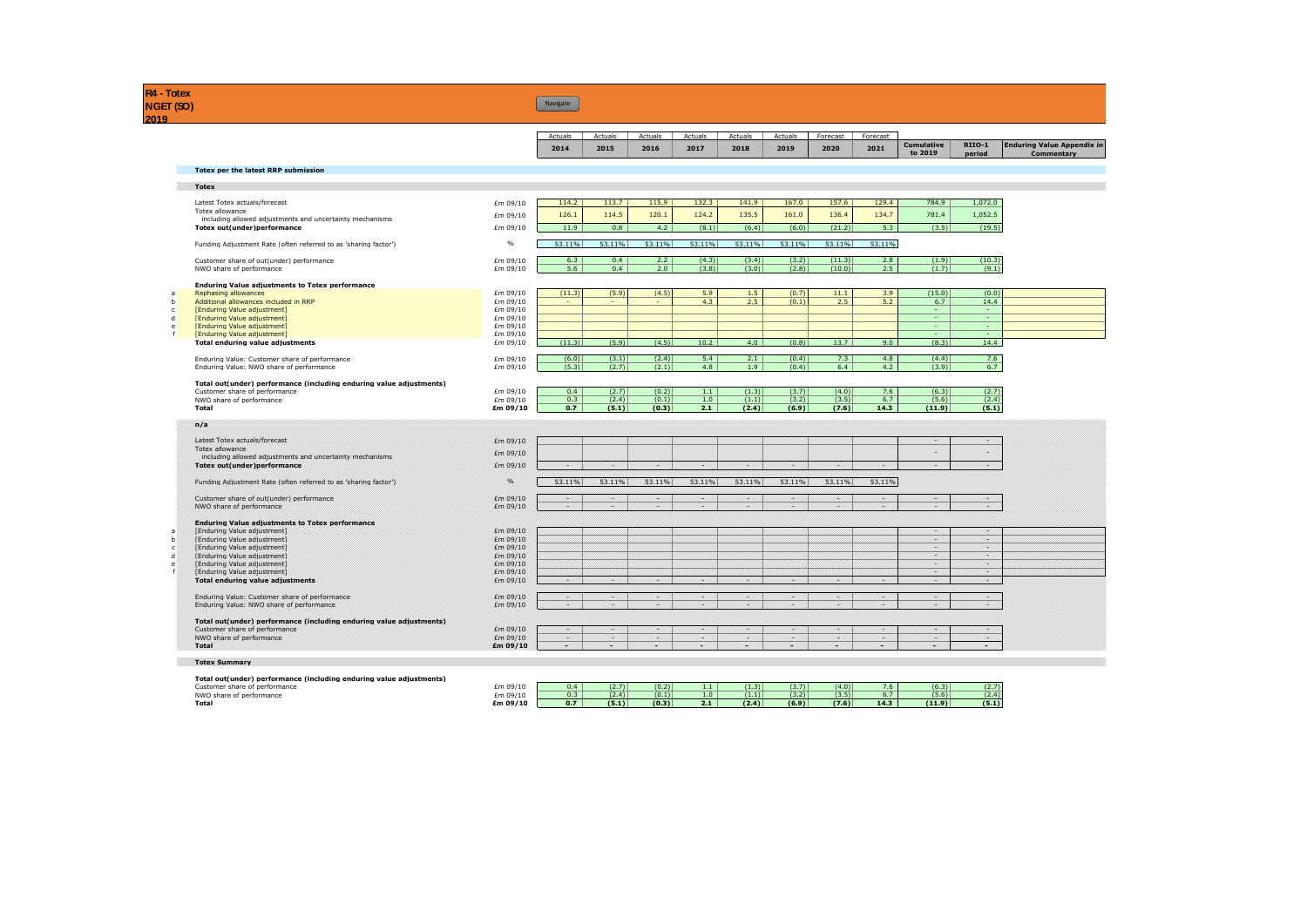|              | <b>IOI Additional Income</b>                                                       |                          |        |                |        |        |        |                          |          |          |          |         |
|--------------|------------------------------------------------------------------------------------|--------------------------|--------|----------------|--------|--------|--------|--------------------------|----------|----------|----------|---------|
|              | Additional Income is Pre-tax for Fast Track companies and Post-tax for Slow Track. |                          |        |                |        |        |        |                          |          |          |          |         |
|              | IOI Additional Income per PCFM                                                     | £m 09/10                 | 0.9    | 0.9            | 0.9    | 0.9    | 0.9    | 0.8                      | 0.9      | 0.9      | 5.3      |         |
|              |                                                                                    |                          | 23%    | 21%            | 20%    | 20%    | 19%    | 19%                      | 19%      | 17%      |          | 7.1     |
|              | Corporation tax rate when recognised in allowed revenue                            | $\%$<br>£m 09/10         | 0.7    | 0.7            | 0.7    | 0.7    | 0.7    | 0.7                      | 0.7      | 0.7      | 4.2      | 5.7     |
|              | Post tax                                                                           |                          |        |                |        |        |        |                          |          |          |          |         |
|              |                                                                                    |                          |        |                |        |        |        |                          |          |          |          |         |
|              |                                                                                    |                          |        |                |        |        |        |                          |          |          |          |         |
|              |                                                                                    |                          |        |                |        |        |        |                          |          |          |          |         |
|              | <b>£m Nominal</b>                                                                  |                          |        |                |        |        |        |                          |          |          |          |         |
|              |                                                                                    |                          |        |                |        |        |        |                          |          |          |          |         |
|              | Financial Year Average RPI (RPIt)                                                  | Index                    | 1.167  | 1.190          | 1.202  | 1.228  | 1.274  | 1.313                    | 1.347    | 1.385    |          |         |
|              |                                                                                    |                          |        |                |        |        |        |                          |          |          |          |         |
| <b>Totex</b> |                                                                                    |                          |        |                |        |        |        |                          |          |          |          |         |
|              |                                                                                    |                          |        |                |        |        |        |                          |          |          |          |         |
|              | Latest Totex actuals/forecast                                                      | Em nominal               | 133.2  | 135.3          | 139.3  | 162.5  | 180.7  | 219.3                    | 212.4    | 179.3    | 970.3    | 1,362.0 |
|              | <b>Totex allowance</b>                                                             | £m nominal               | 147.1  | 136.2          | 144.4  | 152.6  | 172.6  | 211.3                    | 183.8    | 186.6    | 964.3    | 1,334.7 |
|              | including forecast allowed adjustments and uncertainty mechanisms                  |                          |        |                |        |        |        |                          |          |          |          |         |
|              | Totex out(under)performance                                                        | Em nominal               | 13.9   | 0.9            | 5.1    | (9.9)  | (8.1)  | (7.9)                    | (28.6)   | 7.3      | (6.0)    | (27.3)  |
|              |                                                                                    |                          |        |                |        |        |        |                          |          |          |          |         |
|              | Funding Adjustment Rate (often referred to as 'sharing factor')                    | %                        | 53.11% | 53.11%         | 53.11% | 53.11% | 53.11% | 53.11%                   | 53.11%   | 53.11%   |          |         |
|              |                                                                                    |                          |        |                |        |        |        |                          |          |          |          |         |
|              | Customer share of out(under) performance                                           | Em nominal               | 7.4    | 0.5            | 2.7    | (5.3)  | (4.3)  | (4.2)                    | (15.2)   | 3.9      | (3.2)    | (14.5)  |
|              | NWO share of performance                                                           | £m nominal               | 6.5    | 0.4            | 2.4    | (4.6)  | (3.8)  | (3.7)                    | (13.4)   | 3.4      | (2.8)    | (12.8)  |
|              |                                                                                    |                          |        |                |        |        |        |                          |          |          |          |         |
|              | <b>Enduring Value adjustments to Totex performance</b>                             |                          | (13.1) | (7.0)          | (5.4)  | 7.2    | 1.9    | (1.0)                    | 15.0     | 5.3      | (17.4)   | 3.0     |
|              | Rephasing allowances<br>Additional allowances included in RRP                      | £m nominal               | ۰      | $\sim$         | н.     | 5.3    | 3.2    | (0.1)                    | 3.4      | 7.1      | 8.3      | 18.8    |
|              | <b>[Enduring Value adjustment]</b>                                                 | Em nominal<br>Em nominal | $\sim$ | <b>Section</b> | н.     | $\sim$ | a.     | $\sim$                   | <b>A</b> | $\sim$   | <b>A</b> | $\sim$  |
|              | <b>[Enduring Value adjustment]</b>                                                 | Em nominal               | $\sim$ | $\sim$         | н.     | $\sim$ | н.     | ٠                        | <b>A</b> | <b>A</b> | <b>A</b> | н.      |
|              | <b>[Enduring Value adjustment]</b>                                                 | Em nominal               | $\sim$ | $\sim$         | ٠      | $\sim$ | ٠      | $\overline{\phantom{a}}$ | $\sim$   | ۰        | $\sim$   | $\sim$  |
|              | [Enduring Value adjustment]                                                        | Em nominal               | $\sim$ | $\sim$         | ÷      | $\sim$ | ÷.     | $\sim$                   | $\sim$   | $\sim$   | <b>A</b> | $\sim$  |
|              | Total enduring value adjustments                                                   | £m nominal               | (13.1) | (7.0)          | (5.4)  | 12.5   | 5.1    | (1.1)                    | 18.4     | 12.5     | (9.1)    | 21.8    |
|              |                                                                                    |                          |        |                |        |        |        |                          |          |          |          |         |

| Enduring Value: Customer share of performance<br>Enduring Value: NWO share of performance | Em nominal<br>£m nominal | (7.0)<br>(6.2) | (3.7)<br>(3.3) | (2.9)<br>(2.5) | 6.6<br>$\alpha$  | 2.7<br>2.4 | (0.6)<br>(0.5) | 9.8<br>8.6 | 6.6<br>5.9 | (4.8)<br>(4.3) | 11.6<br>10.2 |
|-------------------------------------------------------------------------------------------|--------------------------|----------------|----------------|----------------|------------------|------------|----------------|------------|------------|----------------|--------------|
| Total out(under) performance (including enduring value adjustments)                       |                          |                |                |                |                  |            |                |            |            |                |              |
| Customer share of performance                                                             | £m nominal               | 0.4            | 3.2)           | (0.2)          | 1.4 <sup>2</sup> | (1.6)      | (4.8)          | (5.4)      | 10.5       | (8.0)          | (2.9)        |
| NWO share of performance                                                                  | £m nominal               | 0.4            | (2.8)          | (0.2)          | 1.2              | (1.4)      | (4.2)          | (4.8)      | 9.3        | (7.1)          | (2.6)        |
| Total                                                                                     | £m nominal               | 0.8            | (6.0)          | (0.4)          | 2.6              | (3.1)      | (9.0)          | (10.2)     | 19.8       | (15.1)         | (5.5)        |

| Latest Totex actuals/forecast                                                               | Em nominal        |        | u      | w      | u      | $\scriptscriptstyle\sim$ |                   | UD.    | ---    |      |        |
|---------------------------------------------------------------------------------------------|-------------------|--------|--------|--------|--------|--------------------------|-------------------|--------|--------|------|--------|
| <b>Totex allowance</b><br>including forecast allowed adjustments and uncertainty mechanisms | Em nominal        | 92     | u      | 92     | V2.    | - 12                     | n                 | u      |        | 920  | w      |
| <b>Totex out(under)performance</b>                                                          | Em nominal        |        | w      | 920    | 92     | 920                      | an.               | 920    | m      | 727  | 9209.  |
| Funding Adjustment Rate (often referred to as 'sharing factor')                             | %                 | 53.11% | 53.11% | 53.11% | 53.11% | 53.11%                   | 53.11%            | 53.11% | 53.11% |      |        |
| Customer share of out(under) performance                                                    | Em nominal        | 92     | 12     | 920    | W)     | 929                      | 920               | 929    | 920.   | 929  | W)     |
| NO share of performance                                                                     | Em nominal        |        |        |        | u      | 14                       |                   |        |        |      |        |
| <b>Enduring Value adjustments to Totex performance</b>                                      |                   |        |        |        |        |                          |                   |        |        |      |        |
| [Enduring Value adjustment]                                                                 | Em nominal        | 920    | 921.   | w      | H.     | UM.                      | m                 | m      | 920    | uu   | w      |
| [Enduring Value adjustment]                                                                 | Em nominal        | U2O.   | œ      | m      | a.     | m                        | 92                | UM.    | m      | ua.  | œ      |
| [Enduring Value adjustment]                                                                 | Em nominal        | 929    | 929    | 920    | 920    | 929                      | 920               | 999    | 920.   | 920  | w      |
| [Enduring Value adjustment]                                                                 | Em nominal        | 929    | 929    | 920    | 92     | 929                      | 920               | 929).  | 9299   | 920. | 927    |
| [Enduring Value adjustment]                                                                 | Em nominal        | 920    | 921.   | UW.    | UQ.    | UM.                      | 920               | m      | 920    | 929  | W.     |
| <b>IEnduring Value adjustment1</b>                                                          | Em nominal        |        | œ      | 920    | a.     | 920                      | 772               | UM.    | UM.    | Us.  | cco    |
| <b>Total enduring value adjustments</b>                                                     | Em nominal        |        | u      |        | v      | u                        | $^{\prime\prime}$ | m      |        | 920  | m      |
| Enduring Value: Customer share of performance                                               | Em nominal        |        | V.     | 920    | a.     | m                        | m                 | UM.    | w      | 727  | cco    |
| Enduring Value: NWO share of performance                                                    | Em nominal        |        |        |        | n.     |                          |                   |        |        |      |        |
| Total out(under) performance (including enduring value adjustments)                         |                   |        |        |        |        |                          |                   |        |        |      |        |
| Customer share of performance                                                               | Em nominal        | 12     | 14     | 927    | n.     | 920                      | u                 | 920    | 120    | n    | w      |
| NWO share of performance                                                                    | Em nominal        | ---    | w      | ,,,,,  | w      | uw.                      | 120               | m      | w      | --   | $\sim$ |
| Total                                                                                       | <b>Em nominal</b> | u      | 920    | w      | UU.    | w                        | w                 | 926    | ×.     | w    | m      |

| Total out(under) performance (including enduring value adjustments) |            |     |       |       |     |       |       |        |                      |        |       |
|---------------------------------------------------------------------|------------|-----|-------|-------|-----|-------|-------|--------|----------------------|--------|-------|
| Customer share of performance                                       | Em nominal | 0.4 | (3.2) | (0.2) |     | (1.6) | (4.8) | (5.4)  | $\sim$ $\sim$ $\sim$ | (8.0)  | (2.9) |
| NWO share of performance                                            | Em nominal | 0.4 | (2.8) | (0.2) |     |       | (4.2) | (4.8)  |                      | (7.1)  | (2.6) |
| Total                                                               | £m nominal | 0.8 | (6.0) | (0.4) | 2.6 | (3.1) | (9.0) | (10.2) | 19.8                 | (15.1) | (5.5) |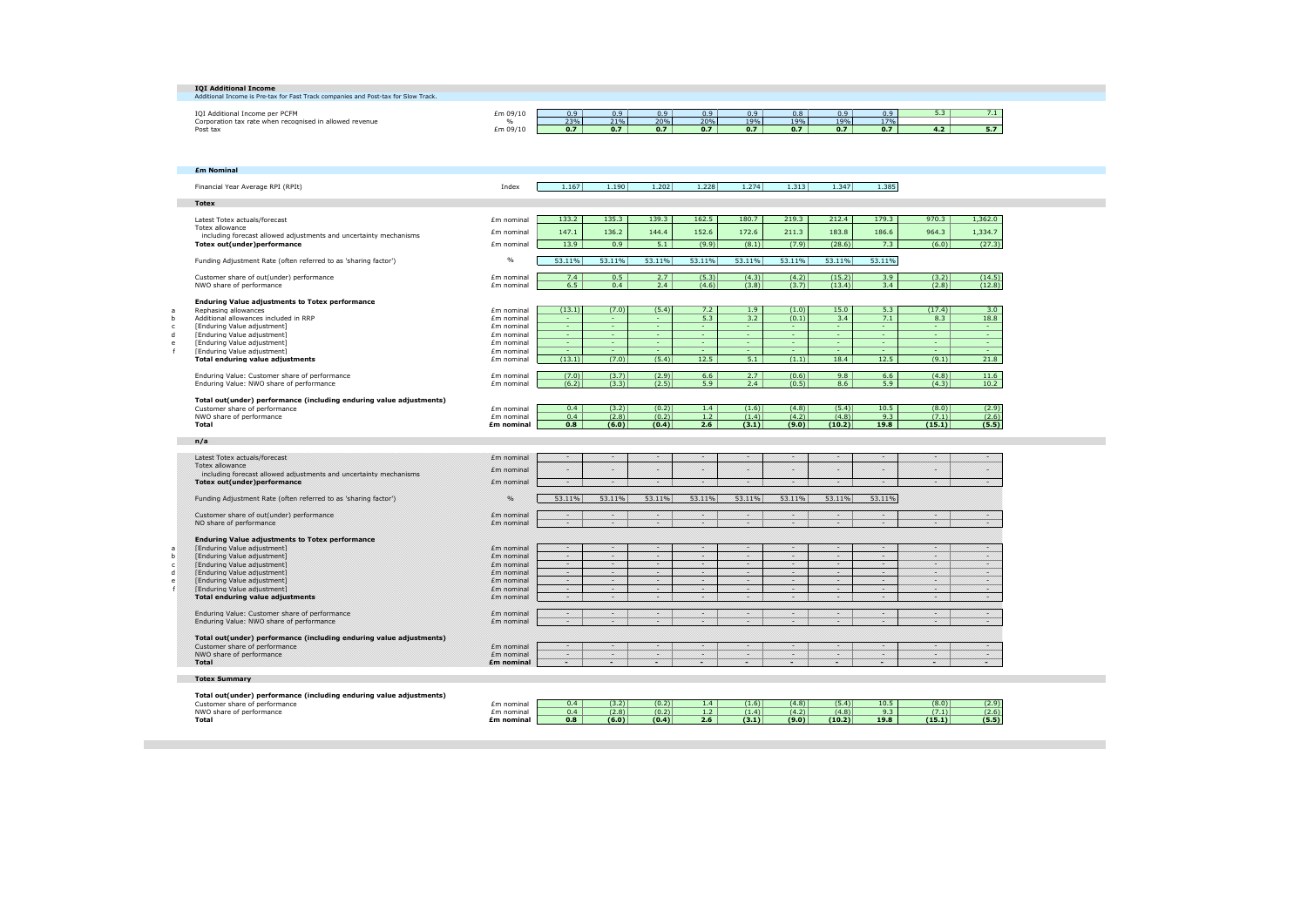| NGET(SO)       | <b>R5 - Output Incentives</b>                                                                                                                                                   |                                  | Navigate           |                    |                      |                   |                     |                    |                    |                    |                              |                         |
|----------------|---------------------------------------------------------------------------------------------------------------------------------------------------------------------------------|----------------------------------|--------------------|--------------------|----------------------|-------------------|---------------------|--------------------|--------------------|--------------------|------------------------------|-------------------------|
| 2019           |                                                                                                                                                                                 |                                  |                    |                    |                      |                   |                     |                    |                    |                    |                              |                         |
|                |                                                                                                                                                                                 |                                  | Actuals            | Actuals            | Actuals              | Actuals           | Actuals             | Actuals            | Forecast           | Forecast           |                              |                         |
|                |                                                                                                                                                                                 |                                  | 2014               | 2015               | 2016                 | 2017              | 2018                | 2019               | 2020               | 2021               | <b>Cumulative</b><br>to 2019 | <b>RIIO-1</b><br>period |
|                | <b>Pre-tax Earned Incentives</b> (Actuals may be updated once all incentives are determined)<br>These values exclude any inflation, interest or time value of money adjustments |                                  |                    |                    |                      |                   |                     |                    |                    |                    |                              |                         |
| $\overline{a}$ | Electricity Market Reform incentive revenue<br>Balancing Services Incentive Scheme / ESO Incentive Scheme 18/19<br>Renewable wind forecasting incentive                         | £m 09/10<br>£m 09/10<br>£m 09/10 | 0.0<br>18.9<br>0.4 | 0.0<br>21.0<br>0.6 | 0.0<br>25.0<br>(0.2) | 0.1<br>3.4<br>0.0 | 0.1<br>7.8<br>(0.2) | 0.0<br>13.9<br>0.1 | 0.0<br>15.0<br>0.1 | 0.0<br>15.0<br>0.1 | 0.2<br>90.0<br>0.7           | 0.3<br>120.0<br>0.9     |
|                |                                                                                                                                                                                 | £m 09/10<br>£m 09/10<br>£m 09/10 |                    |                    |                      |                   |                     |                    |                    |                    | <b>COLOR</b><br>$\sim$       |                         |

g and the contract of the contract of the contract of the contract of the contract of the contract of the contract of the contract of the contract of the contract of the contract of the contract of the contract of the cont

### **Earned Incentive revenue £m 09/10 19.3 21.6 24.7 3.5 7.7 14.0 15.1 15.1 90.9 121.2 Additional Commentary**

| a |  |
|---|--|
| b |  |
| c |  |
| d |  |
| e |  |
|   |  |

g

### **Post-tax Earned Incentives** (Actuals may be updated once all incentives are determined)

Year tax paid when incentive recognised in allowed revenue. Select from dropdown in Column C

- -<br>t+0  $t+1$ t+2
- t+3

#### a Electricity Market Reform incentive revenue<br>b Balancing Services Incentive Scheme / ESO Incentive Scheme 18/19 19/10 14.6 16.6 20.0 2.7 6.4 11.3 12.2 12.5 71.5 96.1 b Balancing Services Incentive Scheme / ESO Incentive Scheme 18/19<br>
Balancing Services Incentive Scheme / ESO Incentive Scheme 18/19<br>
Em 09/10 0.3 0.5 (0.2) 0.0 (0.2) 0.1 0.1 0.1 0.5 71.5 96.1 c Bulling Barriells and forecasting incentive Barriells and the case of the content of the content of the content<br>
d d fm 09/10 0.<br>
fm 09/10 d d £m 09/10 - - - - - - - - - e e termine de la contradicto de la contradicto de la contradicto de la contradicto de la contradicto de la co f example to the form  $f$  of  $f$  . In the form  $f$  is the form  $f$  of  $f$  is the form  $f$  of  $f$  is the form  $f$  is the form  $f$  is the form  $f$  is the form  $f$  is the form  $f$  is the form  $f$  is the form  $f$  is the form g £m 09/10 - - - - - - - - - - **Post-Tax Earned Incentive revenue £m 09/10 14.9 17.1 19.8 2.8 6.2 11.4 12.3 12.6 72.2 97.0**

|   | Electricity Market Reform incentive revenue                         | £m 09/10                 | $\overline{\phantom{a}}$ |          |       | 0.1 | 0.1   | 0.0             | 0.0    | 0.0                | 0.2  | 0.3             |
|---|---------------------------------------------------------------------|--------------------------|--------------------------|----------|-------|-----|-------|-----------------|--------|--------------------|------|-----------------|
|   | Corporation tax rate when recognised in allowed revenue             | $t+0$                    | 23%                      | 21%      | 20%   | 20% | 19%   | 19%             | 19%    | 17%                |      |                 |
|   | Post tax                                                            |                          |                          | <b>.</b> |       | 0.1 | 0.0   | 0.0             | 0.0    | 0.0                | 0.2  | 0.2             |
|   |                                                                     |                          |                          |          |       |     |       |                 |        |                    |      |                 |
|   | Balancing Services Incentive Scheme / ESO Incentive Scheme 18/19    | £m 09/10                 | 18.9                     | 21.0     | 25.0  | 3.4 | 7.8   | 13.9            | 15.0   | 15.0               | 90.0 | 120.0           |
|   | Corporation tax rate when recognised in allowed revenue             | $t+0$                    | 23%                      | 21%      | 20%   | 20% | 19%   | 19%             | 19%    | 17%                |      |                 |
|   | Post tax                                                            |                          | 14.6                     | 16.6     | 20.0  | 2.7 | 6.4   | 11.3            | 12.2   | 12.5               | 71.5 | 96.1            |
|   |                                                                     |                          |                          |          |       |     |       |                 |        |                    |      |                 |
|   | Renewable wind forecasting incentive                                | £m 09/10                 | 0.4                      | 0.6      | (0.2) | 0.0 | (0.2) | 0.1             | 0.1    | 0.1                | 0.7  | 0.9             |
|   | Corporation tax rate when recognised in allowed revenue             | $t+0$                    | 23%                      | 21%      | 20%   | 20% | 19%   | 19%             | 19%    | 17%                |      |                 |
|   | Post tax                                                            |                          | 0.3                      | 0.5      | (0.2) | 0.0 | (0.2) | 0.1             | 0.1    | 0.1                | 0.5  | 0.7             |
|   |                                                                     |                          |                          |          |       |     |       |                 |        |                    |      |                 |
|   |                                                                     | £m 09/10<br>$t+2$        | 20%                      | 20%      | 19%   | 19% | 19%   | 17%             | 17%    | 17%                |      | $\sim$          |
|   | Corporation tax rate when recognised in allowed revenue<br>Post tax |                          |                          | ۰.       | ۰     |     | ۰.    | . .             | $\sim$ | . .                |      | $\sim$ 10 $\pm$ |
|   |                                                                     |                          |                          |          |       |     |       |                 |        |                    |      |                 |
|   |                                                                     | £m 09/10                 |                          |          |       |     |       |                 |        |                    |      | <b>Section</b>  |
|   | Corporation tax rate when recognised in allowed revenue             | $t+1$                    | 21%                      | 20%      | 20%   | 19% | 19%   | 19%             | 17%    | 17%                |      |                 |
|   | Post tax                                                            |                          | ۰.                       | ۰.       | ۰.    |     | ۰.    | $\sim$ 10 $\pm$ | . .    | $\sim$ 10 $\sigma$ |      | $\sim$          |
|   |                                                                     |                          |                          |          |       |     |       |                 |        |                    |      |                 |
| £ |                                                                     | £m 09/10                 |                          |          |       |     |       |                 |        |                    |      | <b>A</b> 1      |
|   | Corporation tax rate when recognised in allowed revenue             | $\overline{\phantom{a}}$ |                          |          |       |     |       |                 |        |                    |      |                 |
|   | Post tax                                                            |                          |                          | ۰        |       |     |       | ۰               |        | н.                 |      | $\sim$ 10 $\pm$ |
|   |                                                                     |                          |                          |          |       |     |       |                 |        |                    |      |                 |
|   |                                                                     | £m 09/10                 |                          |          |       |     |       |                 |        |                    |      | $\sim$ 10 $\pm$ |
|   | Corporation tax rate when recognised in allowed revenue             | $t+1$                    | 21%                      | 20%      | 20%   | 19% | 19%   | 19%             | 17%    | 17%                |      |                 |
|   | Post tax                                                            |                          |                          |          |       |     |       | . .             |        | . .                |      | $\sim$ 10 $\pm$ |

- a Electricity Market Reform incentive revenue Corporation tax rate when recognised in allowed revenue
- b Balancing Services Incentive Scheme / ESO Incentive Sche Corporation tax rate when recognised in allowed revenue<br>Post tax
- c Renewable wind forecasting incentive Corporation tax rate when recognised in allowed revenue
- Corporation tax rate when recognised in allowed revenue
- Corporation tax rate when recognised in allowed revenue<br>Post tax
- Corporation tax rate when recognised in allowed revenue Post tax
- Corporation tax rate when recognised in allowed revenue<br>Post tax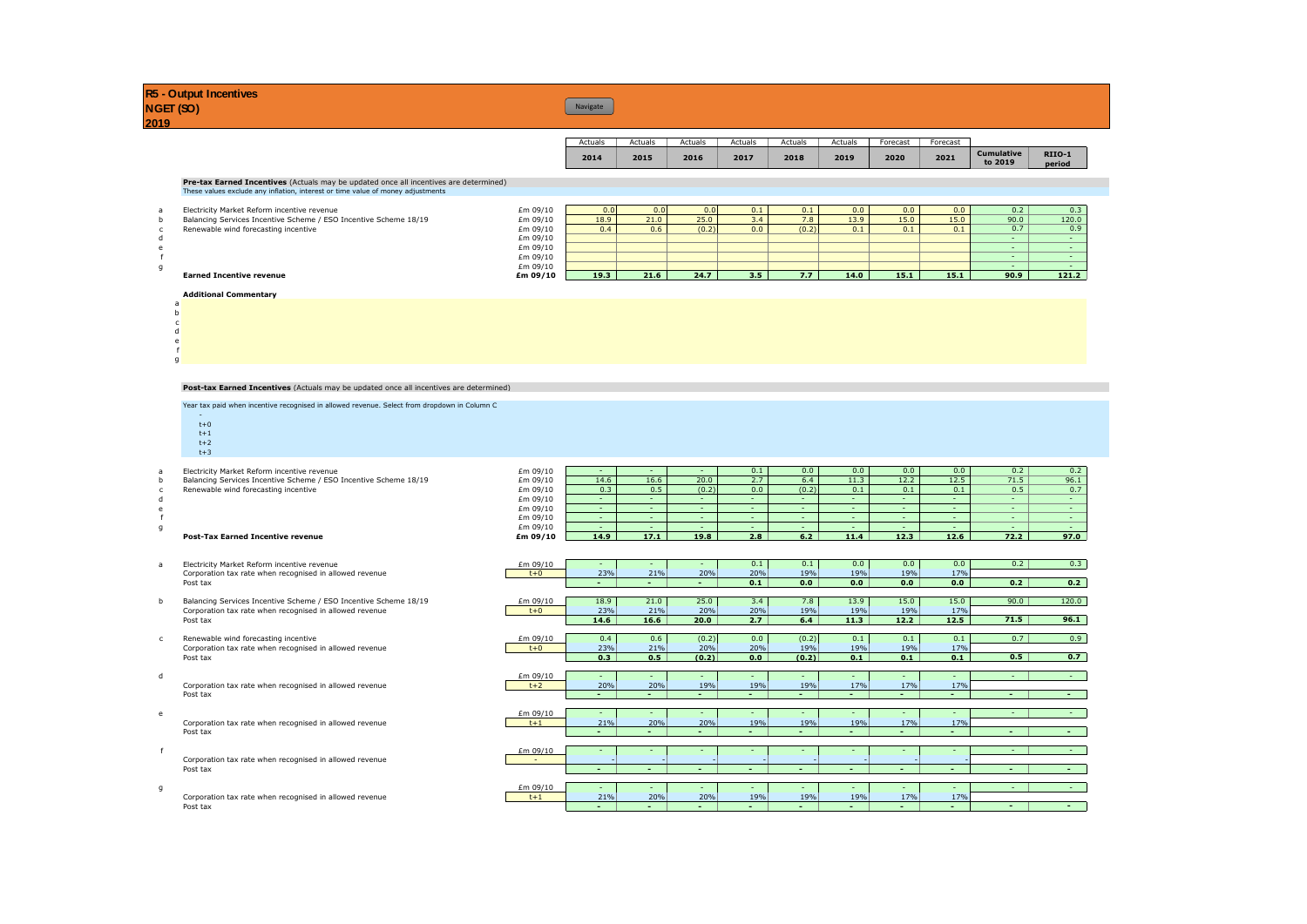|                        | Impact on Allowed Revenue within RIIO-1<br>This table shows the impact on allowed revenue in the relevant year - with actuals (subject to determination) and forecasts thereafter.<br>The cells above the allowed revenue indicate the year of performance |                                |              |              |               |             |               |               |              |              |
|------------------------|------------------------------------------------------------------------------------------------------------------------------------------------------------------------------------------------------------------------------------------------------------|--------------------------------|--------------|--------------|---------------|-------------|---------------|---------------|--------------|--------------|
| a                      | Electricity Market Reform incentive revenue                                                                                                                                                                                                                | Performance Year<br>£m nominal | 2014<br>0.0  | 2015<br>0.0  | 2016<br>0.0   | 2017<br>0.1 | 2018<br>0.1   | 2019<br>(0.1) | 2020<br>0.0  | 2021<br>0.0  |
| b                      | Balancing Services Incentive Scheme / ESO Incentive Scheme 18/19                                                                                                                                                                                           | Performance Year<br>£m nominal | 2014<br>22.1 | 2015<br>25.0 | 2016<br>30.0  | 2017<br>4.2 | 2018<br>10.0  | 2019<br>18.2  | 2020<br>20.2 | 2021<br>20.8 |
| $\mathsf{C}$           | Renewable wind forecasting incentive                                                                                                                                                                                                                       | Performance Year<br>£m nominal | 2014<br>0.5  | 2015<br>0.7  | 2016<br>(0.3) | 2017<br>0.0 | 2018<br>(0.3) | 2019<br>0.1   | 2020<br>0.1  | 2021<br>0.1  |
| d                      |                                                                                                                                                                                                                                                            | Performance Year<br>£m nominal | Pre-RIIO     | Pre-RIIO     | 2014          | 2015        | 2016          | 2017          | 2018         | 2019         |
| e                      |                                                                                                                                                                                                                                                            | Performance Year<br>£m nominal | Pre-RIIO     | 2014         | 2015          | 2016        | 2017          | 2018          | 2019         | 2020         |
|                        |                                                                                                                                                                                                                                                            | Performance Year<br>£m nominal | 2014         | 2015         | 2016          | 2017        | 2018          | 2019          | 2020         | 2021         |
| g                      |                                                                                                                                                                                                                                                            | Performance Year<br>£m nominal | Pre-RIIO     | 2014         | 2015          | 2016        | 2017          | 2018          | 2019         | 2020         |
|                        | <b>Total Impact on Allowed Revenue</b>                                                                                                                                                                                                                     | £m nominal                     | 22.6         | 25.7         | 29.7          | 4.3         | 9.8           | 18.3          | 20.4         | 21.0         |
| a<br>$\mathsf{h}$<br>d | <b>Additional Commentary</b>                                                                                                                                                                                                                               |                                |              |              |               |             |               |               |              |              |

e f g

**Contract**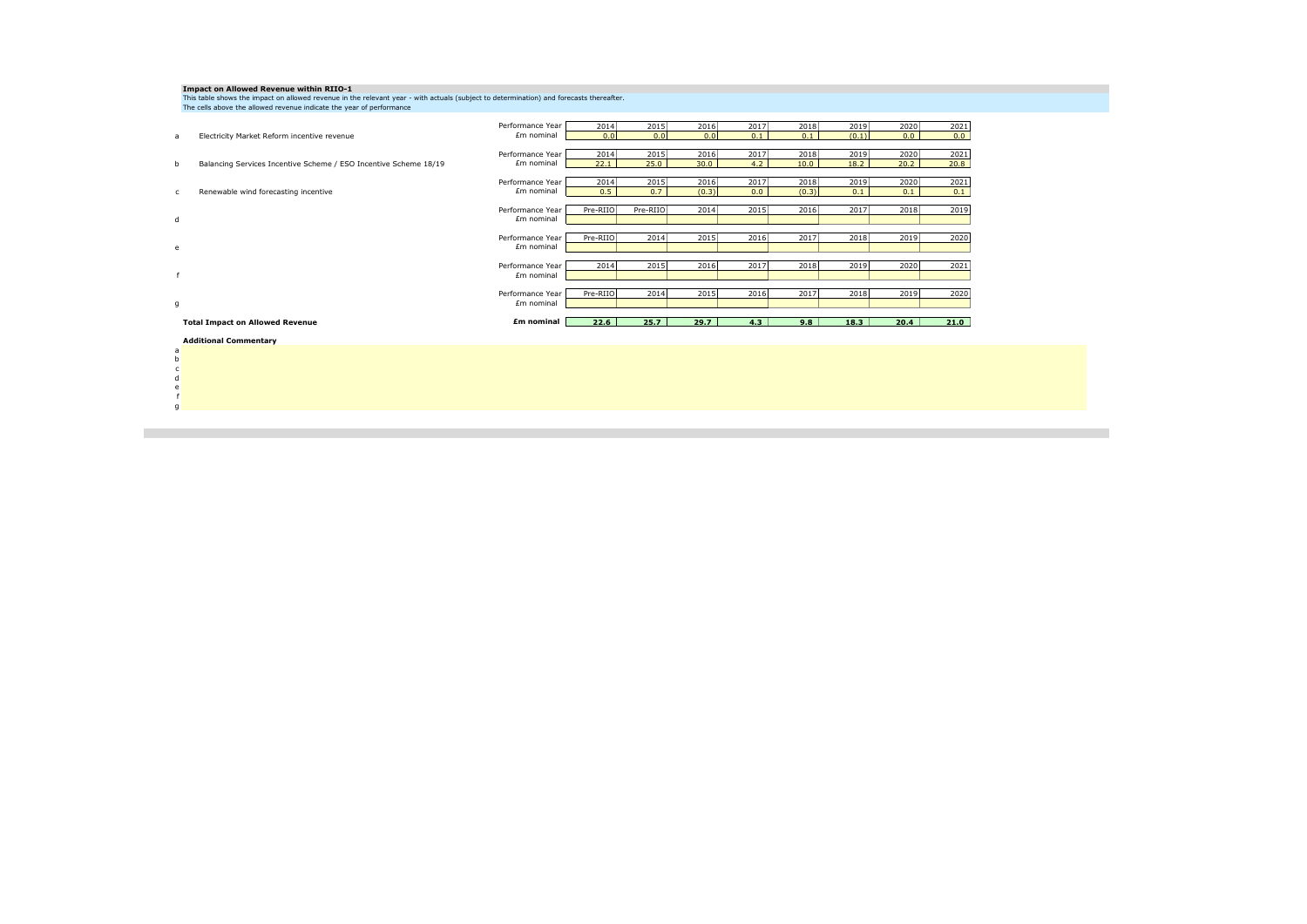# **Navigate**

| Actuals | Actuals | Actuals | Actuals | Actuals | Actuals | Forecast | Forecast |
|---------|---------|---------|---------|---------|---------|----------|----------|
| 2014    | 2015    | 2016    | 2017    | 2018    | 2019    | 2020     | 2021     |

| The latest published PCFM does not account for the impact of the reporting years totex. This will be published in the forthcoming annual iteration process.<br>94.9<br>107.3<br>£m 09/10<br>117.7<br>128.1<br>137.8<br>150.7<br>153.1<br>Closing RAV per latest published PCFM<br>Revised RAV - including forecast totex, allowances and enduring value<br>Revised adjusted RAV including forecast totex, allowances and enduring value<br>74.2<br>93.4<br>105.3<br>115.4<br>127.6<br>138.0<br>151.8<br>£m 09/10<br>Opening RAV (before transfers)<br>£m 09/10<br>Transfers<br>151.8<br>£m 09/10<br>74.2<br>93.4<br>105.3<br>115.4<br>127.6<br>138.0<br><b>Opening RAV (after transfers)</b><br>32.9<br>35.9<br>38.7<br>£m 09/10<br>36.4<br>31.8<br>21.1<br>38.1<br>Net additions (after disposals)<br>(1.5)<br>(0.8)<br>(0.6)<br>1.3<br>0.5<br>24.6<br>4.9<br>Net additions (after disposals) - enduring value adjustment<br>£m 09/10<br>34.9<br>31.1<br>32.3<br>37.2<br>39.3<br>45.7<br>43.0<br><b>Total Net Additions</b><br>£m 09/10<br>(22.5)<br>(25.4)<br>(29.0)<br>(32.2)<br>(15.6)<br>(19.4)<br>(32.1)<br>Depreciation<br>£m 09/10<br>0.0<br>0.2<br>0.3<br>0.4<br>0.2<br>(3.4)<br>£m 09/10<br>0.1<br>Depreciation - enduring value adjustment<br>(15.6)<br>(19.2)<br>(22.2)<br>(25.0)<br>(28.8)<br>(31.9)<br>(35.6)<br>£m 09/10<br><b>Total Depreciation</b><br><b>Enduring value adjustments</b><br>£m 09/10<br>[Input other adjustment]<br>£m 09/10<br>[Input other adjustment]<br>£m 09/10<br>Other adjustments<br>£m 09/10<br>$\sim$<br>٠<br>$\sim$<br>$\overline{a}$<br>٠<br>$\sim$<br>٠<br>93.4<br>105.3<br>115.4<br>127.6<br>138.0<br>151.8<br>159.1<br><b>Adjusted Closing RAV</b><br>£m 09/10<br>(1.5)<br>(0.6)<br>(0.3)<br>1.7<br>0.7<br>24.8<br>1.6<br>£m 09/10<br>Total enduring value and other adjustments<br><b>TRUE</b><br><b>TRUE</b><br><b>TRUE</b><br><b>TRUE</b><br><b>TRUE</b><br><b>TRUE</b><br><b>NA</b><br><b>CHECK</b><br>1.183<br>1.194<br>1.211<br>1.251<br>1.293<br>1.329<br>1.363<br>Year end RPI<br>Index<br>1.202<br>1.228<br>1.274<br>1.313<br>1.347<br>1.167<br>1.190<br>Financial Year Average RPI (RPIt)<br>Index<br>Index<br>1.154<br>Index for Opening RAV conversion to nominal in yr 1<br>178.5<br>217.0<br>110.5<br>125.7<br>139.7<br>159.6<br>201.6<br><b>Adjusted Closing RAV</b><br>£m nominal<br>2.92%<br>2.72%<br>2.55%<br>2.22%<br>2.38%<br>1.91%<br>Cost of debt<br>annual real %<br>annual real %<br>7.0%<br>7.0%<br>7.0%<br>$7.0\%$<br>$7.0\%$<br>7.0%<br>7.0%<br>Cost of equity<br>60.0%<br>60.0%<br>60.0%<br>60.0%<br>60.0%<br>60.0%<br>60.0%<br>Notional gearing<br>$\%$<br>4.43%<br>3.95%<br>annual real %<br>4.55%<br>4.33%<br>4.23%<br>4.13%<br>Vanilla WACC<br>49.0<br>58.3<br>64.8<br>71.3<br>78.0<br>85.2<br>91.5<br>NPV-neutral debt element of RAV<br>£m 09/10<br>32.7<br>£m 09/10<br>38.8<br>43.2<br>47.6<br>52.0<br>56.8<br>61.0<br>NPV-neutral equity element of RAV<br>97.1<br>107.9<br>118.9<br>130.1<br>142.0<br>152.6<br>81.7<br>NPV-neutral RAV return base<br>£m 09/10<br>1.4<br>1.6<br>1.7<br>1.7<br>1.7<br>1.6<br>1.4<br>£m 09/10<br>Debt Return on RAV<br>2.3<br>2.7<br>3.0<br>3.3<br>3.6<br>4.0<br>4.3<br>Equity Return on RAV<br>£m 09/10<br>3.7<br>4.3<br>4.7<br>5.0<br>5.4<br>5.6<br>5.7<br>Total return on RAV<br>£m 09/10<br>57.2<br>69.3<br>77.9<br>87.6<br>99.4<br>111.9<br>123.4<br>£m nominal<br>NPV-neutral debt element of RAV<br>38.1<br>51.9<br>58.4<br>66.3<br>74.6<br>82.2<br>£m nominal<br>46.2<br>NPV-neutral equity element of RAV<br>95.4<br>115.5<br>129.8<br>165.7<br>186.5<br>146.0<br>205.6<br>Adjusted NPV-neutral average RAV<br>£m nominal | RAV per latest published PCFM |            |     |     |     |     |     |     |       |           |
|-------------------------------------------------------------------------------------------------------------------------------------------------------------------------------------------------------------------------------------------------------------------------------------------------------------------------------------------------------------------------------------------------------------------------------------------------------------------------------------------------------------------------------------------------------------------------------------------------------------------------------------------------------------------------------------------------------------------------------------------------------------------------------------------------------------------------------------------------------------------------------------------------------------------------------------------------------------------------------------------------------------------------------------------------------------------------------------------------------------------------------------------------------------------------------------------------------------------------------------------------------------------------------------------------------------------------------------------------------------------------------------------------------------------------------------------------------------------------------------------------------------------------------------------------------------------------------------------------------------------------------------------------------------------------------------------------------------------------------------------------------------------------------------------------------------------------------------------------------------------------------------------------------------------------------------------------------------------------------------------------------------------------------------------------------------------------------------------------------------------------------------------------------------------------------------------------------------------------------------------------------------------------------------------------------------------------------------------------------------------------------------------------------------------------------------------------------------------------------------------------------------------------------------------------------------------------------------------------------------------------------------------------------------------------------------------------------------------------------------------------------------------------------------------------------------------------------------------------------------------------------------------------------------------------------------------------------------------------------------------------------------------------------------------------------------------------------------------------------------------------------------------------------------------------------------------------------------------------------------------------------------------------------------------------------------------------------------------------------------------------------------------------------------------------------------------------------------------------------------------------------------------------------------------------------------------------------------------------------------------------------------------------------|-------------------------------|------------|-----|-----|-----|-----|-----|-----|-------|-----------|
|                                                                                                                                                                                                                                                                                                                                                                                                                                                                                                                                                                                                                                                                                                                                                                                                                                                                                                                                                                                                                                                                                                                                                                                                                                                                                                                                                                                                                                                                                                                                                                                                                                                                                                                                                                                                                                                                                                                                                                                                                                                                                                                                                                                                                                                                                                                                                                                                                                                                                                                                                                                                                                                                                                                                                                                                                                                                                                                                                                                                                                                                                                                                                                                                                                                                                                                                                                                                                                                                                                                                                                                                                                                       |                               |            |     |     |     |     |     |     |       |           |
|                                                                                                                                                                                                                                                                                                                                                                                                                                                                                                                                                                                                                                                                                                                                                                                                                                                                                                                                                                                                                                                                                                                                                                                                                                                                                                                                                                                                                                                                                                                                                                                                                                                                                                                                                                                                                                                                                                                                                                                                                                                                                                                                                                                                                                                                                                                                                                                                                                                                                                                                                                                                                                                                                                                                                                                                                                                                                                                                                                                                                                                                                                                                                                                                                                                                                                                                                                                                                                                                                                                                                                                                                                                       |                               |            |     |     |     |     |     |     |       | 153.7     |
|                                                                                                                                                                                                                                                                                                                                                                                                                                                                                                                                                                                                                                                                                                                                                                                                                                                                                                                                                                                                                                                                                                                                                                                                                                                                                                                                                                                                                                                                                                                                                                                                                                                                                                                                                                                                                                                                                                                                                                                                                                                                                                                                                                                                                                                                                                                                                                                                                                                                                                                                                                                                                                                                                                                                                                                                                                                                                                                                                                                                                                                                                                                                                                                                                                                                                                                                                                                                                                                                                                                                                                                                                                                       |                               |            |     |     |     |     |     |     |       |           |
|                                                                                                                                                                                                                                                                                                                                                                                                                                                                                                                                                                                                                                                                                                                                                                                                                                                                                                                                                                                                                                                                                                                                                                                                                                                                                                                                                                                                                                                                                                                                                                                                                                                                                                                                                                                                                                                                                                                                                                                                                                                                                                                                                                                                                                                                                                                                                                                                                                                                                                                                                                                                                                                                                                                                                                                                                                                                                                                                                                                                                                                                                                                                                                                                                                                                                                                                                                                                                                                                                                                                                                                                                                                       |                               |            |     |     |     |     |     |     |       |           |
|                                                                                                                                                                                                                                                                                                                                                                                                                                                                                                                                                                                                                                                                                                                                                                                                                                                                                                                                                                                                                                                                                                                                                                                                                                                                                                                                                                                                                                                                                                                                                                                                                                                                                                                                                                                                                                                                                                                                                                                                                                                                                                                                                                                                                                                                                                                                                                                                                                                                                                                                                                                                                                                                                                                                                                                                                                                                                                                                                                                                                                                                                                                                                                                                                                                                                                                                                                                                                                                                                                                                                                                                                                                       |                               |            |     |     |     |     |     |     |       | 159.1     |
|                                                                                                                                                                                                                                                                                                                                                                                                                                                                                                                                                                                                                                                                                                                                                                                                                                                                                                                                                                                                                                                                                                                                                                                                                                                                                                                                                                                                                                                                                                                                                                                                                                                                                                                                                                                                                                                                                                                                                                                                                                                                                                                                                                                                                                                                                                                                                                                                                                                                                                                                                                                                                                                                                                                                                                                                                                                                                                                                                                                                                                                                                                                                                                                                                                                                                                                                                                                                                                                                                                                                                                                                                                                       |                               |            |     |     |     |     |     |     |       |           |
|                                                                                                                                                                                                                                                                                                                                                                                                                                                                                                                                                                                                                                                                                                                                                                                                                                                                                                                                                                                                                                                                                                                                                                                                                                                                                                                                                                                                                                                                                                                                                                                                                                                                                                                                                                                                                                                                                                                                                                                                                                                                                                                                                                                                                                                                                                                                                                                                                                                                                                                                                                                                                                                                                                                                                                                                                                                                                                                                                                                                                                                                                                                                                                                                                                                                                                                                                                                                                                                                                                                                                                                                                                                       |                               |            |     |     |     |     |     |     |       | 159.1     |
|                                                                                                                                                                                                                                                                                                                                                                                                                                                                                                                                                                                                                                                                                                                                                                                                                                                                                                                                                                                                                                                                                                                                                                                                                                                                                                                                                                                                                                                                                                                                                                                                                                                                                                                                                                                                                                                                                                                                                                                                                                                                                                                                                                                                                                                                                                                                                                                                                                                                                                                                                                                                                                                                                                                                                                                                                                                                                                                                                                                                                                                                                                                                                                                                                                                                                                                                                                                                                                                                                                                                                                                                                                                       |                               |            |     |     |     |     |     |     |       | 37.6      |
|                                                                                                                                                                                                                                                                                                                                                                                                                                                                                                                                                                                                                                                                                                                                                                                                                                                                                                                                                                                                                                                                                                                                                                                                                                                                                                                                                                                                                                                                                                                                                                                                                                                                                                                                                                                                                                                                                                                                                                                                                                                                                                                                                                                                                                                                                                                                                                                                                                                                                                                                                                                                                                                                                                                                                                                                                                                                                                                                                                                                                                                                                                                                                                                                                                                                                                                                                                                                                                                                                                                                                                                                                                                       |                               |            |     |     |     |     |     |     |       | 0.4       |
|                                                                                                                                                                                                                                                                                                                                                                                                                                                                                                                                                                                                                                                                                                                                                                                                                                                                                                                                                                                                                                                                                                                                                                                                                                                                                                                                                                                                                                                                                                                                                                                                                                                                                                                                                                                                                                                                                                                                                                                                                                                                                                                                                                                                                                                                                                                                                                                                                                                                                                                                                                                                                                                                                                                                                                                                                                                                                                                                                                                                                                                                                                                                                                                                                                                                                                                                                                                                                                                                                                                                                                                                                                                       |                               |            |     |     |     |     |     |     |       | 38.0      |
|                                                                                                                                                                                                                                                                                                                                                                                                                                                                                                                                                                                                                                                                                                                                                                                                                                                                                                                                                                                                                                                                                                                                                                                                                                                                                                                                                                                                                                                                                                                                                                                                                                                                                                                                                                                                                                                                                                                                                                                                                                                                                                                                                                                                                                                                                                                                                                                                                                                                                                                                                                                                                                                                                                                                                                                                                                                                                                                                                                                                                                                                                                                                                                                                                                                                                                                                                                                                                                                                                                                                                                                                                                                       |                               |            |     |     |     |     |     |     |       | (33.5)    |
|                                                                                                                                                                                                                                                                                                                                                                                                                                                                                                                                                                                                                                                                                                                                                                                                                                                                                                                                                                                                                                                                                                                                                                                                                                                                                                                                                                                                                                                                                                                                                                                                                                                                                                                                                                                                                                                                                                                                                                                                                                                                                                                                                                                                                                                                                                                                                                                                                                                                                                                                                                                                                                                                                                                                                                                                                                                                                                                                                                                                                                                                                                                                                                                                                                                                                                                                                                                                                                                                                                                                                                                                                                                       |                               |            |     |     |     |     |     |     |       | (4.1)     |
|                                                                                                                                                                                                                                                                                                                                                                                                                                                                                                                                                                                                                                                                                                                                                                                                                                                                                                                                                                                                                                                                                                                                                                                                                                                                                                                                                                                                                                                                                                                                                                                                                                                                                                                                                                                                                                                                                                                                                                                                                                                                                                                                                                                                                                                                                                                                                                                                                                                                                                                                                                                                                                                                                                                                                                                                                                                                                                                                                                                                                                                                                                                                                                                                                                                                                                                                                                                                                                                                                                                                                                                                                                                       |                               |            |     |     |     |     |     |     |       | (37.6)    |
|                                                                                                                                                                                                                                                                                                                                                                                                                                                                                                                                                                                                                                                                                                                                                                                                                                                                                                                                                                                                                                                                                                                                                                                                                                                                                                                                                                                                                                                                                                                                                                                                                                                                                                                                                                                                                                                                                                                                                                                                                                                                                                                                                                                                                                                                                                                                                                                                                                                                                                                                                                                                                                                                                                                                                                                                                                                                                                                                                                                                                                                                                                                                                                                                                                                                                                                                                                                                                                                                                                                                                                                                                                                       |                               |            |     |     |     |     |     |     |       |           |
|                                                                                                                                                                                                                                                                                                                                                                                                                                                                                                                                                                                                                                                                                                                                                                                                                                                                                                                                                                                                                                                                                                                                                                                                                                                                                                                                                                                                                                                                                                                                                                                                                                                                                                                                                                                                                                                                                                                                                                                                                                                                                                                                                                                                                                                                                                                                                                                                                                                                                                                                                                                                                                                                                                                                                                                                                                                                                                                                                                                                                                                                                                                                                                                                                                                                                                                                                                                                                                                                                                                                                                                                                                                       |                               |            |     |     |     |     |     |     |       |           |
|                                                                                                                                                                                                                                                                                                                                                                                                                                                                                                                                                                                                                                                                                                                                                                                                                                                                                                                                                                                                                                                                                                                                                                                                                                                                                                                                                                                                                                                                                                                                                                                                                                                                                                                                                                                                                                                                                                                                                                                                                                                                                                                                                                                                                                                                                                                                                                                                                                                                                                                                                                                                                                                                                                                                                                                                                                                                                                                                                                                                                                                                                                                                                                                                                                                                                                                                                                                                                                                                                                                                                                                                                                                       |                               |            |     |     |     |     |     |     |       |           |
|                                                                                                                                                                                                                                                                                                                                                                                                                                                                                                                                                                                                                                                                                                                                                                                                                                                                                                                                                                                                                                                                                                                                                                                                                                                                                                                                                                                                                                                                                                                                                                                                                                                                                                                                                                                                                                                                                                                                                                                                                                                                                                                                                                                                                                                                                                                                                                                                                                                                                                                                                                                                                                                                                                                                                                                                                                                                                                                                                                                                                                                                                                                                                                                                                                                                                                                                                                                                                                                                                                                                                                                                                                                       |                               |            |     |     |     |     |     |     |       | $\sim$    |
|                                                                                                                                                                                                                                                                                                                                                                                                                                                                                                                                                                                                                                                                                                                                                                                                                                                                                                                                                                                                                                                                                                                                                                                                                                                                                                                                                                                                                                                                                                                                                                                                                                                                                                                                                                                                                                                                                                                                                                                                                                                                                                                                                                                                                                                                                                                                                                                                                                                                                                                                                                                                                                                                                                                                                                                                                                                                                                                                                                                                                                                                                                                                                                                                                                                                                                                                                                                                                                                                                                                                                                                                                                                       |                               |            |     |     |     |     |     |     |       | 159.5     |
|                                                                                                                                                                                                                                                                                                                                                                                                                                                                                                                                                                                                                                                                                                                                                                                                                                                                                                                                                                                                                                                                                                                                                                                                                                                                                                                                                                                                                                                                                                                                                                                                                                                                                                                                                                                                                                                                                                                                                                                                                                                                                                                                                                                                                                                                                                                                                                                                                                                                                                                                                                                                                                                                                                                                                                                                                                                                                                                                                                                                                                                                                                                                                                                                                                                                                                                                                                                                                                                                                                                                                                                                                                                       |                               |            |     |     |     |     |     |     |       | (3.7)     |
|                                                                                                                                                                                                                                                                                                                                                                                                                                                                                                                                                                                                                                                                                                                                                                                                                                                                                                                                                                                                                                                                                                                                                                                                                                                                                                                                                                                                                                                                                                                                                                                                                                                                                                                                                                                                                                                                                                                                                                                                                                                                                                                                                                                                                                                                                                                                                                                                                                                                                                                                                                                                                                                                                                                                                                                                                                                                                                                                                                                                                                                                                                                                                                                                                                                                                                                                                                                                                                                                                                                                                                                                                                                       |                               |            |     |     |     |     |     |     |       | <b>NA</b> |
|                                                                                                                                                                                                                                                                                                                                                                                                                                                                                                                                                                                                                                                                                                                                                                                                                                                                                                                                                                                                                                                                                                                                                                                                                                                                                                                                                                                                                                                                                                                                                                                                                                                                                                                                                                                                                                                                                                                                                                                                                                                                                                                                                                                                                                                                                                                                                                                                                                                                                                                                                                                                                                                                                                                                                                                                                                                                                                                                                                                                                                                                                                                                                                                                                                                                                                                                                                                                                                                                                                                                                                                                                                                       |                               |            |     |     |     |     |     |     |       |           |
|                                                                                                                                                                                                                                                                                                                                                                                                                                                                                                                                                                                                                                                                                                                                                                                                                                                                                                                                                                                                                                                                                                                                                                                                                                                                                                                                                                                                                                                                                                                                                                                                                                                                                                                                                                                                                                                                                                                                                                                                                                                                                                                                                                                                                                                                                                                                                                                                                                                                                                                                                                                                                                                                                                                                                                                                                                                                                                                                                                                                                                                                                                                                                                                                                                                                                                                                                                                                                                                                                                                                                                                                                                                       |                               |            |     |     |     |     |     |     |       | 1.401     |
|                                                                                                                                                                                                                                                                                                                                                                                                                                                                                                                                                                                                                                                                                                                                                                                                                                                                                                                                                                                                                                                                                                                                                                                                                                                                                                                                                                                                                                                                                                                                                                                                                                                                                                                                                                                                                                                                                                                                                                                                                                                                                                                                                                                                                                                                                                                                                                                                                                                                                                                                                                                                                                                                                                                                                                                                                                                                                                                                                                                                                                                                                                                                                                                                                                                                                                                                                                                                                                                                                                                                                                                                                                                       |                               |            |     |     |     |     |     |     |       | 1.385     |
|                                                                                                                                                                                                                                                                                                                                                                                                                                                                                                                                                                                                                                                                                                                                                                                                                                                                                                                                                                                                                                                                                                                                                                                                                                                                                                                                                                                                                                                                                                                                                                                                                                                                                                                                                                                                                                                                                                                                                                                                                                                                                                                                                                                                                                                                                                                                                                                                                                                                                                                                                                                                                                                                                                                                                                                                                                                                                                                                                                                                                                                                                                                                                                                                                                                                                                                                                                                                                                                                                                                                                                                                                                                       |                               |            |     |     |     |     |     |     |       |           |
|                                                                                                                                                                                                                                                                                                                                                                                                                                                                                                                                                                                                                                                                                                                                                                                                                                                                                                                                                                                                                                                                                                                                                                                                                                                                                                                                                                                                                                                                                                                                                                                                                                                                                                                                                                                                                                                                                                                                                                                                                                                                                                                                                                                                                                                                                                                                                                                                                                                                                                                                                                                                                                                                                                                                                                                                                                                                                                                                                                                                                                                                                                                                                                                                                                                                                                                                                                                                                                                                                                                                                                                                                                                       |                               |            |     |     |     |     |     |     |       | 223.5     |
|                                                                                                                                                                                                                                                                                                                                                                                                                                                                                                                                                                                                                                                                                                                                                                                                                                                                                                                                                                                                                                                                                                                                                                                                                                                                                                                                                                                                                                                                                                                                                                                                                                                                                                                                                                                                                                                                                                                                                                                                                                                                                                                                                                                                                                                                                                                                                                                                                                                                                                                                                                                                                                                                                                                                                                                                                                                                                                                                                                                                                                                                                                                                                                                                                                                                                                                                                                                                                                                                                                                                                                                                                                                       |                               |            |     |     |     |     |     |     | 1.58% | 1.14%     |
|                                                                                                                                                                                                                                                                                                                                                                                                                                                                                                                                                                                                                                                                                                                                                                                                                                                                                                                                                                                                                                                                                                                                                                                                                                                                                                                                                                                                                                                                                                                                                                                                                                                                                                                                                                                                                                                                                                                                                                                                                                                                                                                                                                                                                                                                                                                                                                                                                                                                                                                                                                                                                                                                                                                                                                                                                                                                                                                                                                                                                                                                                                                                                                                                                                                                                                                                                                                                                                                                                                                                                                                                                                                       |                               |            |     |     |     |     |     |     |       | 7.0%      |
|                                                                                                                                                                                                                                                                                                                                                                                                                                                                                                                                                                                                                                                                                                                                                                                                                                                                                                                                                                                                                                                                                                                                                                                                                                                                                                                                                                                                                                                                                                                                                                                                                                                                                                                                                                                                                                                                                                                                                                                                                                                                                                                                                                                                                                                                                                                                                                                                                                                                                                                                                                                                                                                                                                                                                                                                                                                                                                                                                                                                                                                                                                                                                                                                                                                                                                                                                                                                                                                                                                                                                                                                                                                       |                               |            |     |     |     |     |     |     |       | 60.0%     |
|                                                                                                                                                                                                                                                                                                                                                                                                                                                                                                                                                                                                                                                                                                                                                                                                                                                                                                                                                                                                                                                                                                                                                                                                                                                                                                                                                                                                                                                                                                                                                                                                                                                                                                                                                                                                                                                                                                                                                                                                                                                                                                                                                                                                                                                                                                                                                                                                                                                                                                                                                                                                                                                                                                                                                                                                                                                                                                                                                                                                                                                                                                                                                                                                                                                                                                                                                                                                                                                                                                                                                                                                                                                       |                               |            |     |     |     |     |     |     | 3.75% | 3.48%     |
|                                                                                                                                                                                                                                                                                                                                                                                                                                                                                                                                                                                                                                                                                                                                                                                                                                                                                                                                                                                                                                                                                                                                                                                                                                                                                                                                                                                                                                                                                                                                                                                                                                                                                                                                                                                                                                                                                                                                                                                                                                                                                                                                                                                                                                                                                                                                                                                                                                                                                                                                                                                                                                                                                                                                                                                                                                                                                                                                                                                                                                                                                                                                                                                                                                                                                                                                                                                                                                                                                                                                                                                                                                                       |                               |            |     |     |     |     |     |     |       | 94.0      |
|                                                                                                                                                                                                                                                                                                                                                                                                                                                                                                                                                                                                                                                                                                                                                                                                                                                                                                                                                                                                                                                                                                                                                                                                                                                                                                                                                                                                                                                                                                                                                                                                                                                                                                                                                                                                                                                                                                                                                                                                                                                                                                                                                                                                                                                                                                                                                                                                                                                                                                                                                                                                                                                                                                                                                                                                                                                                                                                                                                                                                                                                                                                                                                                                                                                                                                                                                                                                                                                                                                                                                                                                                                                       |                               |            |     |     |     |     |     |     |       | 62.7      |
|                                                                                                                                                                                                                                                                                                                                                                                                                                                                                                                                                                                                                                                                                                                                                                                                                                                                                                                                                                                                                                                                                                                                                                                                                                                                                                                                                                                                                                                                                                                                                                                                                                                                                                                                                                                                                                                                                                                                                                                                                                                                                                                                                                                                                                                                                                                                                                                                                                                                                                                                                                                                                                                                                                                                                                                                                                                                                                                                                                                                                                                                                                                                                                                                                                                                                                                                                                                                                                                                                                                                                                                                                                                       |                               |            |     |     |     |     |     |     |       | 156.6     |
|                                                                                                                                                                                                                                                                                                                                                                                                                                                                                                                                                                                                                                                                                                                                                                                                                                                                                                                                                                                                                                                                                                                                                                                                                                                                                                                                                                                                                                                                                                                                                                                                                                                                                                                                                                                                                                                                                                                                                                                                                                                                                                                                                                                                                                                                                                                                                                                                                                                                                                                                                                                                                                                                                                                                                                                                                                                                                                                                                                                                                                                                                                                                                                                                                                                                                                                                                                                                                                                                                                                                                                                                                                                       |                               |            |     |     |     |     |     |     |       |           |
|                                                                                                                                                                                                                                                                                                                                                                                                                                                                                                                                                                                                                                                                                                                                                                                                                                                                                                                                                                                                                                                                                                                                                                                                                                                                                                                                                                                                                                                                                                                                                                                                                                                                                                                                                                                                                                                                                                                                                                                                                                                                                                                                                                                                                                                                                                                                                                                                                                                                                                                                                                                                                                                                                                                                                                                                                                                                                                                                                                                                                                                                                                                                                                                                                                                                                                                                                                                                                                                                                                                                                                                                                                                       |                               |            |     |     |     |     |     |     |       | 1.1       |
|                                                                                                                                                                                                                                                                                                                                                                                                                                                                                                                                                                                                                                                                                                                                                                                                                                                                                                                                                                                                                                                                                                                                                                                                                                                                                                                                                                                                                                                                                                                                                                                                                                                                                                                                                                                                                                                                                                                                                                                                                                                                                                                                                                                                                                                                                                                                                                                                                                                                                                                                                                                                                                                                                                                                                                                                                                                                                                                                                                                                                                                                                                                                                                                                                                                                                                                                                                                                                                                                                                                                                                                                                                                       |                               |            |     |     |     |     |     |     |       | 4.4       |
|                                                                                                                                                                                                                                                                                                                                                                                                                                                                                                                                                                                                                                                                                                                                                                                                                                                                                                                                                                                                                                                                                                                                                                                                                                                                                                                                                                                                                                                                                                                                                                                                                                                                                                                                                                                                                                                                                                                                                                                                                                                                                                                                                                                                                                                                                                                                                                                                                                                                                                                                                                                                                                                                                                                                                                                                                                                                                                                                                                                                                                                                                                                                                                                                                                                                                                                                                                                                                                                                                                                                                                                                                                                       |                               |            |     |     |     |     |     |     |       | 5.5       |
|                                                                                                                                                                                                                                                                                                                                                                                                                                                                                                                                                                                                                                                                                                                                                                                                                                                                                                                                                                                                                                                                                                                                                                                                                                                                                                                                                                                                                                                                                                                                                                                                                                                                                                                                                                                                                                                                                                                                                                                                                                                                                                                                                                                                                                                                                                                                                                                                                                                                                                                                                                                                                                                                                                                                                                                                                                                                                                                                                                                                                                                                                                                                                                                                                                                                                                                                                                                                                                                                                                                                                                                                                                                       |                               |            |     |     |     |     |     |     |       | 130.2     |
|                                                                                                                                                                                                                                                                                                                                                                                                                                                                                                                                                                                                                                                                                                                                                                                                                                                                                                                                                                                                                                                                                                                                                                                                                                                                                                                                                                                                                                                                                                                                                                                                                                                                                                                                                                                                                                                                                                                                                                                                                                                                                                                                                                                                                                                                                                                                                                                                                                                                                                                                                                                                                                                                                                                                                                                                                                                                                                                                                                                                                                                                                                                                                                                                                                                                                                                                                                                                                                                                                                                                                                                                                                                       |                               |            |     |     |     |     |     |     |       | 86.8      |
|                                                                                                                                                                                                                                                                                                                                                                                                                                                                                                                                                                                                                                                                                                                                                                                                                                                                                                                                                                                                                                                                                                                                                                                                                                                                                                                                                                                                                                                                                                                                                                                                                                                                                                                                                                                                                                                                                                                                                                                                                                                                                                                                                                                                                                                                                                                                                                                                                                                                                                                                                                                                                                                                                                                                                                                                                                                                                                                                                                                                                                                                                                                                                                                                                                                                                                                                                                                                                                                                                                                                                                                                                                                       |                               |            |     |     |     |     |     |     |       | 216.9     |
|                                                                                                                                                                                                                                                                                                                                                                                                                                                                                                                                                                                                                                                                                                                                                                                                                                                                                                                                                                                                                                                                                                                                                                                                                                                                                                                                                                                                                                                                                                                                                                                                                                                                                                                                                                                                                                                                                                                                                                                                                                                                                                                                                                                                                                                                                                                                                                                                                                                                                                                                                                                                                                                                                                                                                                                                                                                                                                                                                                                                                                                                                                                                                                                                                                                                                                                                                                                                                                                                                                                                                                                                                                                       |                               | £m nominal | 1.7 | 1.9 | 2.0 | 2.1 | 2.2 | 2.1 | 1.9   | 1.5       |
| 2.7<br>3.2<br>3.6<br>5.2<br>5.8<br>Equity Return on NPV-neutral RAV<br>4.1<br>4.6<br>£m nominal                                                                                                                                                                                                                                                                                                                                                                                                                                                                                                                                                                                                                                                                                                                                                                                                                                                                                                                                                                                                                                                                                                                                                                                                                                                                                                                                                                                                                                                                                                                                                                                                                                                                                                                                                                                                                                                                                                                                                                                                                                                                                                                                                                                                                                                                                                                                                                                                                                                                                                                                                                                                                                                                                                                                                                                                                                                                                                                                                                                                                                                                                                                                                                                                                                                                                                                                                                                                                                                                                                                                                       |                               |            |     |     |     |     |     |     |       |           |
| 4.3<br>5.1<br>5.6<br>6.2<br>6.8<br>7.4<br>7.7<br>Total return on RAV<br>£m nominal                                                                                                                                                                                                                                                                                                                                                                                                                                                                                                                                                                                                                                                                                                                                                                                                                                                                                                                                                                                                                                                                                                                                                                                                                                                                                                                                                                                                                                                                                                                                                                                                                                                                                                                                                                                                                                                                                                                                                                                                                                                                                                                                                                                                                                                                                                                                                                                                                                                                                                                                                                                                                                                                                                                                                                                                                                                                                                                                                                                                                                                                                                                                                                                                                                                                                                                                                                                                                                                                                                                                                                    | Debt Return on RAV            |            |     |     |     |     |     |     |       | 6.1       |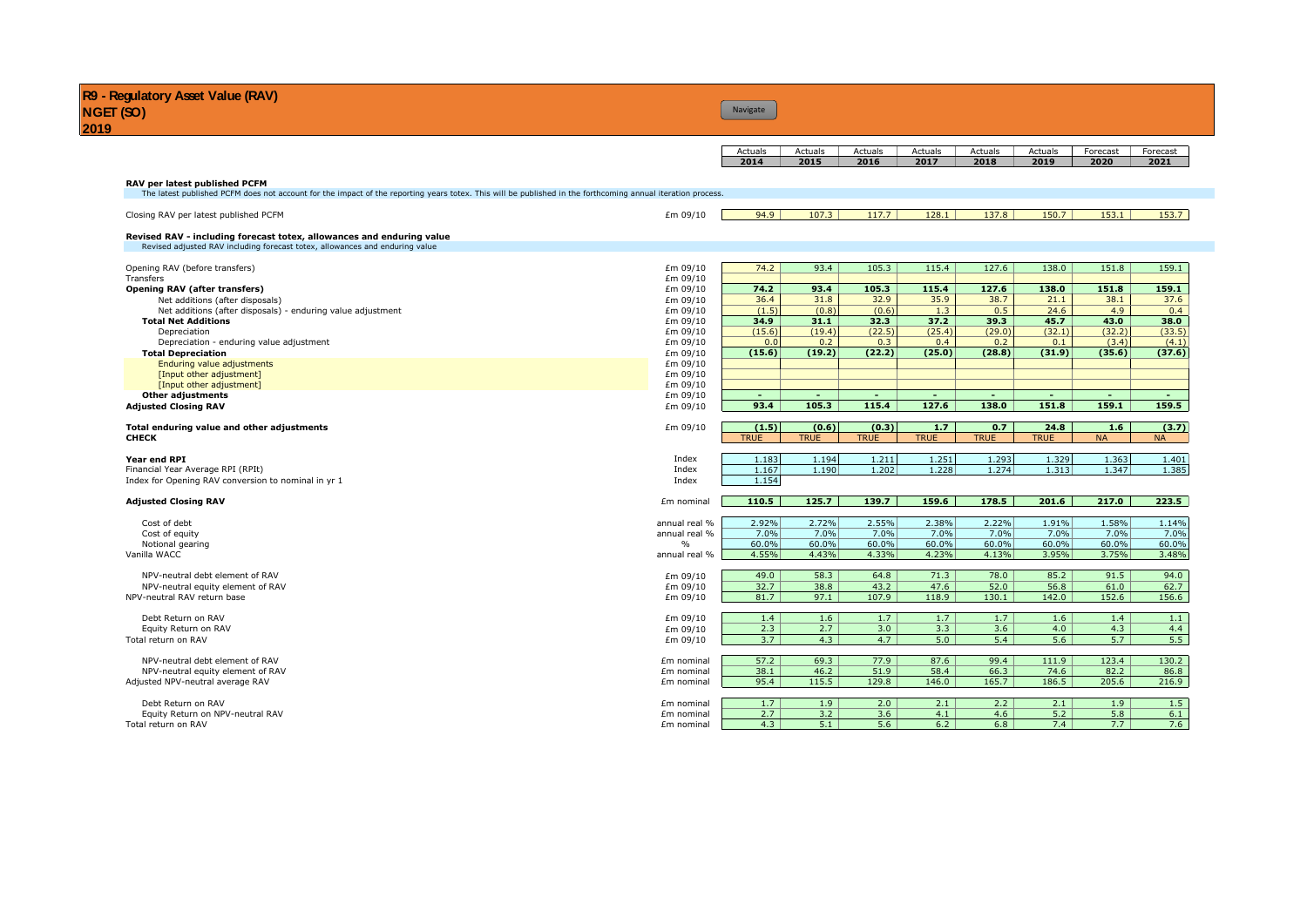**R10 - Tax NGET (SO) 2019**

Actuals Actuals Actuals Actuals Actuals Actuals Forecast Forecast **2014 2015 2016 2017 2018 2019 2020 2021** CT600 will not have been submitted for the current reporting year. It is assumed the current tax charge per the statutory accounts will equal the tax liability in the forthcoming CT600, where this is not the case the licensee should provide an explanation in the commentary of the variance. This will be corrected / trued-up in future years **Tax liability per latest submitted CT600 (pre-group relief)** £m nominal 0.0 0.0 0.0 0.0 0.0 **Navigate** 

**Adjustments to remove non-regulated tax liability** Tax on non-regulated activities £m nominal 0.0 0.0 0.0 0.0 0.0 [Insert adjustment as necessary] £m nominal entropies adjustment as necessary]<br>
Empert adjustment as necessary]<br>
Empert adjustment as necessary] example and the control of the control of the control of the control of the control of the control of the control of the control of the control of the control of the control of the control of the control of the control of **h** nominal the set of the set of the set of the set of the set of the set of the set of the set of the set of the set of the set of the set of the set of the set of the set of the set of the set of the set of the set of t **Other adjustments**<br>
Tax on output incentives<br>
Tax on 1Q1 times that the community of the mominal contract of the component of the contract of the contract of t<br>
Em nominal contract of the contract of the contract of the c

| Collected revenue adjustment ('k')                                                | Em nominal | 0.0   | 0.0    | 0.0   | 0.0              | 0.0   |       |       |       |
|-----------------------------------------------------------------------------------|------------|-------|--------|-------|------------------|-------|-------|-------|-------|
| Pension - timing adjustment                                                       | Em nominal | 0.0   | 0.0    | 0.0   | 0.0 <sub>1</sub> | 0.0   |       |       |       |
| Pension - disallowed contributions                                                | £m nominal | 0.0   | 0.0    | 0.0   | 0.0 <sub>1</sub> | 0.0   |       |       |       |
| Tax on derivatives not disregarded                                                | £m nominal | 0.0   | 0.0    | 0.0   | 0.0              | 0.0   |       |       |       |
| Attributable to NGET (SO) from NGET (TO) - SO incentives                          | £m nominal | (5.4) | (5.6)  | (6.2) | (1.1)            | (2.1) |       |       |       |
| Attributable to NGET (SO) from NGET (TO) - remainder                              | £m nominal | (3.1) | (10.9) | (7.1) | (3.7)            | 3.3   |       |       |       |
| Tax on remeasurements                                                             | £m nominal | 0.0   | (0.2)  | 0.0   | 0.0              | 0.2   |       |       |       |
| Debt redemption costs                                                             | £m nominal | 0.0   | 0.0    | 0.0   | (1.2)            | 0.0   |       |       |       |
| [Insert new rows here as necessary]                                               | £m nominal |       |        |       |                  |       |       |       |       |
| [Insert new rows here as necessary]                                               | Em nominal |       |        |       |                  |       |       |       |       |
| <b>Total other adiustments</b>                                                    | Em nominal | (3.1) | (11.1) | (7.1) | (4.9)            | 3.5   | 3.7   | 4.1   | 3.8   |
|                                                                                   |            |       |        |       |                  |       |       |       |       |
| Forecast regulated tax liability (including impact of enduring value adjustments) | Em nominal |       |        |       |                  |       | 3.5   | 3.5   | 4.8   |
| Adjusted forecast regulated tax liability with timing differences                 | Em nominal | 3.1   | 11.1   | 7.1   | 4.9              | (3.5) | (0.2) | (0.6) | 1.1   |
| Financial year average RPI                                                        | Index      | .167  | .190   | 1.202 | 1.228            | 1.274 | 1.313 | 1.347 | 1.385 |
| Adjusted/forecast requlated tax liability with timing differences                 | £m 09/10   | 2.7   | 9.3    | 5.9   | 4.0              | (2.7) | (0.1) | (0.4) | 0.8   |
|                                                                                   |            |       |        |       |                  |       |       |       |       |

### **Tax out(under)performance at notional gearing** Performance against allowance is impacted by deviating from notional levels of gearing

| Notional Gearing<br>Actual Gearing                                                                                                                                               |                          | 60.0%<br>0.0% | 60.0%<br>0.0% | 60.0%<br>0.0% | 60.0%<br>0.0% | 60.0%<br>0.0% | 60.0%<br>0.0% | 60.0%<br>0.0% | 60.0%<br>0.0% |
|----------------------------------------------------------------------------------------------------------------------------------------------------------------------------------|--------------------------|---------------|---------------|---------------|---------------|---------------|---------------|---------------|---------------|
| Adjusted/forecast requlated tax liability with timing differences                                                                                                                | Em nominal               |               | 11.1          |               | 4.9           | (3.5)         | (0.2)         | (0.6)         |               |
| Adjustment to regulatory tax cost relating to variance from notional gearing - Not Reguired<br>Revised regulated tax liability for comparison against allowance - Not Applicable | Em nominal<br>£m nominal |               |               |               |               |               |               |               |               |
| Revised requlated tax liability for comparison against allowance - Not Applicable                                                                                                | £m 09/10                 |               |               |               |               |               |               |               |               |

#### **Allowance**

The latest published PCFM does not account for the forecast TIM performance - and ultimate impact on tax allowance. Tax Allowance per latest published PCFM **Em 2010** 1.5 1.1 1.2 1.3 1.1 1.3 1.8 2.3 2.5 1.6 1.3<br>1.5 Tax clawbacks Tax clawbacks £m 09/10 0.0 0.0 0.0 0.0 0.0 0.0 0.0 0.0 1.5 1.1 1.3 1.8 2.3 2.5 1.6 1.6 1.3 2.5 1.6 1.1 1.3 2.5 1.6 1.1 1.3 1.3 2.5 1.6 1.3 1.3 1.4 2.5 1.6 1.3 1.3 1. Network operators should provide forecast allowances taking account of the latest totex, allowances, reopeners, enduring value adjustments - and other financial variables

| Forecast tax allowance                           | £m 09/10 | 0.3   | 0.5   | 0.7   | 2.6 | 2.5    | 2.7   | 2.6              | 3.5 |
|--------------------------------------------------|----------|-------|-------|-------|-----|--------|-------|------------------|-----|
| Forecast tax clawbacks                           | £m 09/10 | 0.0   | 0.0   | 0.0   | 0.0 | 0.0    | 0.0   | 0.0              | 0.0 |
| Net forecast tax allowance                       | £m 09/10 | 0.3   | 0.5   | 0.7   | 2.6 | 2.5    | 2.7   | 2.6              | 3.5 |
|                                                  |          |       |       |       |     |        |       |                  |     |
| Reconciliation of forecast movement in allowance |          | (1.1) | (0.6) | (0.5) | 0.8 | 0.3    | 0.2   | 1.0 <sub>1</sub> | 2.2 |
| Changes in corporation tax rates                 | £m 09/10 |       |       |       |     |        |       | . .              |     |
| Tax allowance retained within deadband           | £m 09/10 | 0.4   | 0.4   | 0.4   | 0.4 | 0.4    | 0.4   | 0.4              | 0.4 |
| Other adjustments                                | £m 09/10 | (1.6) | (1.0) | (0.9) | 0.4 | (0.1)  | (0.2) | 0.6              | 1.8 |
| Check                                            | £m 09/10 | OK    | OK    | OK    | OK  | $\sim$ |       |                  | OK  |
|                                                  |          |       |       |       |     |        |       |                  |     |

### **Out(under) performance**

| Regulated tax out(under) performance at actual gearing                                                  | £m 09/10   | (2.4) | (8.8) | (5.2)            | (1.4) | 5.3 | 2.8 | 3.0 | 2.7 |
|---------------------------------------------------------------------------------------------------------|------------|-------|-------|------------------|-------|-----|-----|-----|-----|
| Regulated tax out(under) performance at notional gearing - Not Applicable                               | £m 09/10   |       |       |                  |       |     |     |     |     |
| Impact on out(under) performance relating to deviating from notional levels of gearing - Not Applicable | £m 09/10   |       |       |                  |       |     |     |     |     |
| Tax impact of financing performance (at actual gearing)                                                 | £m nominal | 0.0   | 0.0   | 0.0              | 0.0   | 0.0 | 0.0 | 0.0 | 0.0 |
| Tax impact of financing performance (at actual gearing)                                                 | £m 09/10   |       |       |                  |       |     |     |     |     |
| Tax impact of financing performance (at notional gearing)                                               | Em nominal | 0.0   | 0.0   | 0.0 <sub>1</sub> | 0.0   |     | 0.0 | 0.0 | 0.0 |
| Tax impact of financing performance (at notional gearing)                                               | £m 09/10   |       |       |                  |       |     |     |     |     |
| Tax impact of financing performance relating to deviating from notional levels of gearing               | £m 09/10   |       |       |                  |       |     |     |     |     |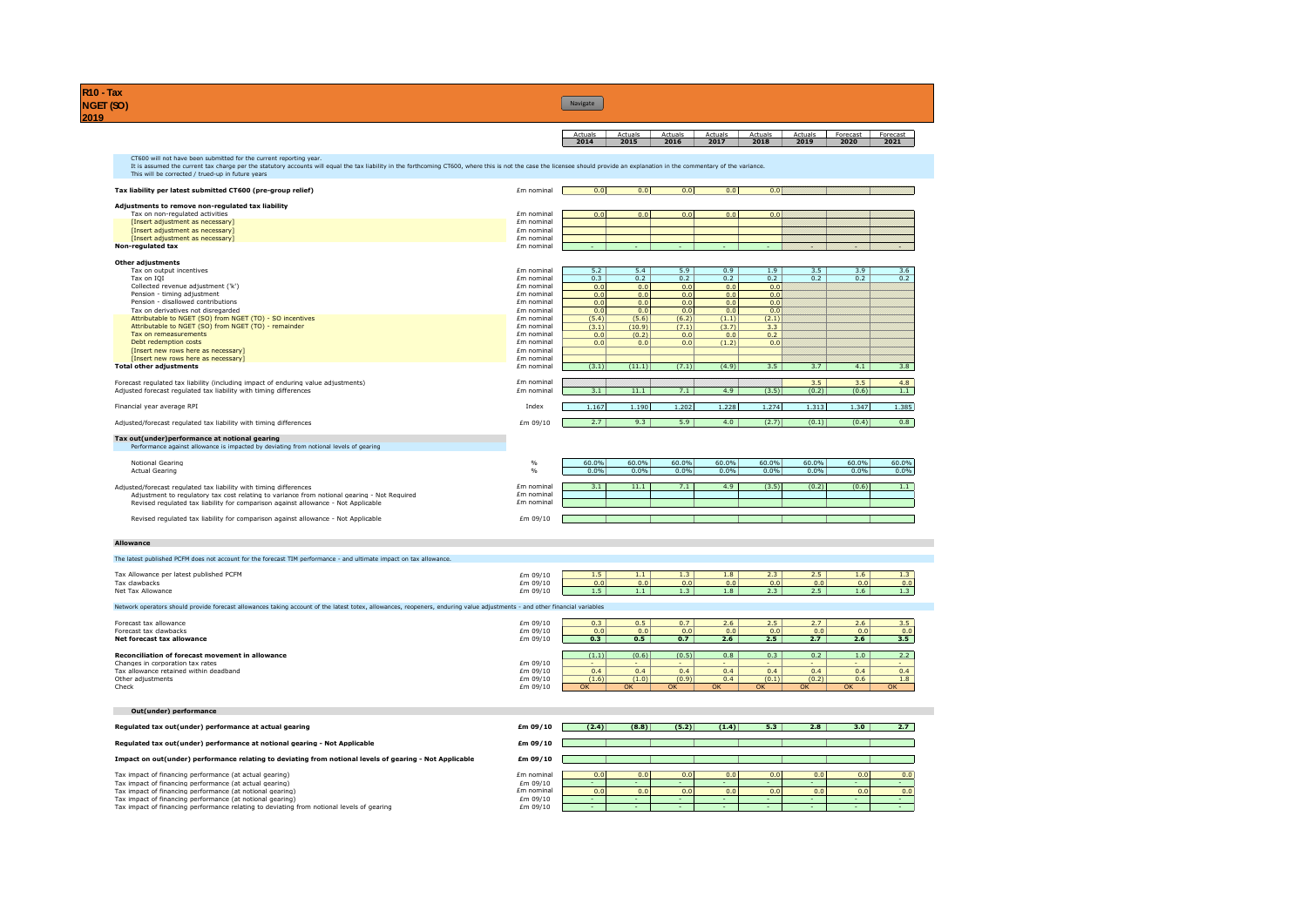| R <sub>12</sub> - Pensions<br>NGET (SO)<br>2019                                                                                                                                                                                                                                                                                                                                                 |            | Navigate                                                   |         |         |         |         |         |          |                   |
|-------------------------------------------------------------------------------------------------------------------------------------------------------------------------------------------------------------------------------------------------------------------------------------------------------------------------------------------------------------------------------------------------|------------|------------------------------------------------------------|---------|---------|---------|---------|---------|----------|-------------------|
|                                                                                                                                                                                                                                                                                                                                                                                                 |            | Actuals                                                    | Actuals | Actuals | Actuals | Actuals | Actuals | Forecast | Forecast          |
|                                                                                                                                                                                                                                                                                                                                                                                                 |            | 2014                                                       | 2015    | 2016    | 2017    | 2018    | 2019    | 2020     | 2021              |
| Licensee share of total pension deficit repair payment made for defined benefit scheme<br>Of which:                                                                                                                                                                                                                                                                                             | Em nominal | 10.3                                                       | 10.7    | 10.9    | 10.9    | 11.2    | 11.6    |          |                   |
| Established deficit element funded via specific allowances                                                                                                                                                                                                                                                                                                                                      | £m nominal | 10.2                                                       | 10.6    | 10.8    | 10.8    | 11.0    | 11.4    |          |                   |
| Incremental deficit funded via totex                                                                                                                                                                                                                                                                                                                                                            | £m nominal | 0.1                                                        | 0.1     | 0.1     | 0.1     | 0.1     | 0.1     |          |                   |
|                                                                                                                                                                                                                                                                                                                                                                                                 |            |                                                            |         |         |         |         |         |          |                   |
| Established deficit element funded via specific allowances                                                                                                                                                                                                                                                                                                                                      | £m 09/10   | 8.8                                                        | 8.9     | 9.0     | 8.8     | 8.7     | 8.7     |          |                   |
|                                                                                                                                                                                                                                                                                                                                                                                                 |            |                                                            |         |         |         |         |         |          |                   |
| Established deficit (EDE) allowance as per PCFM                                                                                                                                                                                                                                                                                                                                                 | £m 09/10   | 8.8                                                        | 8.8     | 9.9     | 9.9     | 9.9     | 8.5     | 8.5      | 8.5               |
| Less Pension Payment History Allowance (PPH)                                                                                                                                                                                                                                                                                                                                                    | £m 09/10   | 0.0                                                        | 0.0     | 0.0     | 0.0     | 0.0     | (0.2)   | (0.2)    | $rac{(0.2)}{8.7}$ |
| <b>Established deficit allowance less PPH</b>                                                                                                                                                                                                                                                                                                                                                   | £m 09/10   | 8.8                                                        | 8.8     | 9.9     | 9.9     | 9.9     | 8.7     | 8.7      |                   |
| Latest pension scheme valuation                                                                                                                                                                                                                                                                                                                                                                 |            | Enter<br>valuation<br>date<br>31/03/2016                   |         |         |         |         |         |          |                   |
| Price base                                                                                                                                                                                                                                                                                                                                                                                      |            | 31/03/2016                                                 |         |         |         |         |         |          |                   |
| Total Liabilities attributable to post cut-off date notional sub fund<br>Total Liabilities attributable to pre cut-off date notional sub fund<br>Total Assets attributable to post cut-off date notional sub fund<br>Total Assets attributable to pre cut-off date notional sub fund<br>Deficit in the post Cut-Off Date Notional Sub-Fund<br>Deficit in the pre Cut-Off Date Notional Sub-Fund |            | £m<br>157.3<br>2,895.9<br>152.3<br>2,400.4<br>5.0<br>495.5 |         |         |         |         |         |          |                   |

Licensee element of established deficit and the set of the set of the set of the set of the set of the set of the set of the set of the set of the set of the set of the set of the set of the set of the set of the set of th Licensee element of incremental deficit